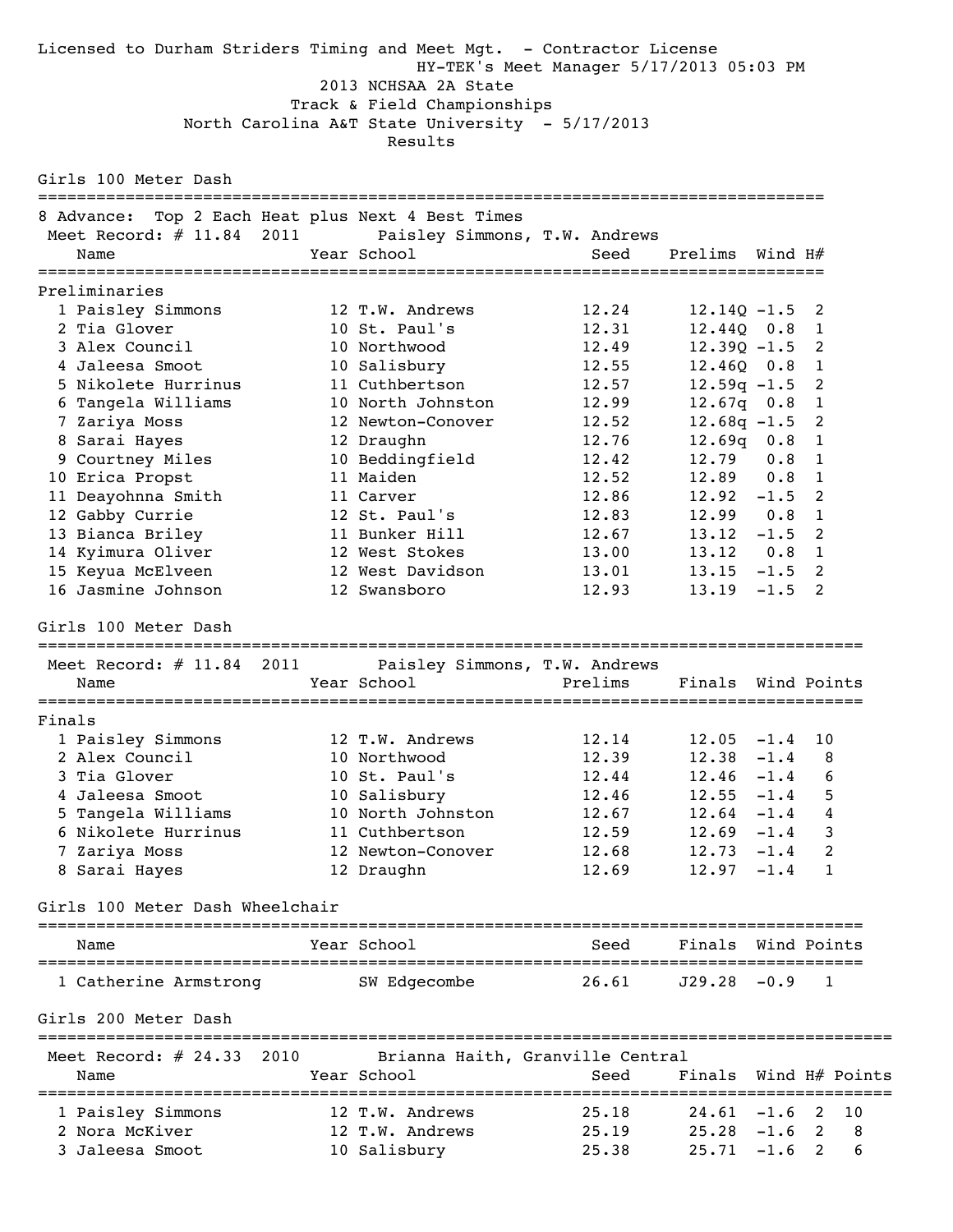| 4 RoDaijah Faucette   | 12 Cummings        | 26.71 | 25.74           | $-2.5$   |                | 5  |
|-----------------------|--------------------|-------|-----------------|----------|----------------|----|
| 5 Nikolete Hurrinus   | 11 Cuthbertson     | 25.33 | $25.79 - 1.6$ 2 |          |                | 4  |
| 6 Tangela Williams    | 10 North Johnston  | 26.31 | 25.88           | $-1.6$ 2 |                | 3  |
| 7 Erica Propst        | 11 Maiden          | 26.52 | $26.29 -2.5$ 1  |          |                | -2 |
| 8 Lydia Rivers        | 10 Kinston         | 26.22 | $26.32 -1.6$ 2  |          |                |    |
| 9 Sarai Hayes         | 12 Draughn         | 26.35 | $26.33 -2.5$ 1  |          |                |    |
| 10 Zariya Moss        | 12 Newton-Conover  | 25.72 | $26.33 -1.6$ 2  |          |                |    |
| 11 Shuntel Kirkland   | 12 Forest Hills    | 27.01 | $26.71 - 2.5$ 1 |          |                |    |
| 12 Tia Everett        | SW Edgecombe       | 26.52 | $26.75 -2.5 1$  |          |                |    |
| 13 Brittany Berkshire | 12 Brevard         | 27.18 | $27.06 -2.5$ 1  |          |                |    |
| 14 Tia Glover         | 10 St. Paul's      | 26.03 | 27.29           | $-1.6$ 2 |                |    |
| 15 Destiny Rhem       | 12 Pasquotank Cty. | 26.90 | 27.64           | $-2.5$ 1 |                |    |
| 16 Samantha Fink      | 9 Cuthbertson      | 27.49 | 27.90           | $-2.5$   | $\overline{1}$ |    |

### Girls 400 Meter Dash

# ===================================================================================

| Meet Record: $# 55.73 2012$ | Marissa Bellamy, Bunn |         |                  |               |    |
|-----------------------------|-----------------------|---------|------------------|---------------|----|
| Name                        | Year School           | Seed    | Finals H# Points |               |    |
| 1 Jaleesa Smoot             | 10 Salisbury          | 58.16   | 56.59            | $\mathcal{L}$ | 10 |
| 2 Brittany Moss             | 12 Bandys             | 59.28   | 57.35            | 2             | 8  |
| 3 Nikolete Hurrinus         | 11 Cuthbertson        | 56.69   | 57.62            | 2             | 6  |
| 4 RoDaijah Faucette         | 12 Cummings           | 59.33   | 57.64            | 2             | 5  |
| 5 Jasmine Upsher            | 11 Graham             | 1:02.19 | 1:00.89          | $\mathbf{1}$  | 4  |
| 6 Alexis Robinson           | 12 Greene Central     | 1:02.20 | 1:01.30          | $\mathbf{1}$  | 3  |
| 7 Charity Snelling          | 11 Franklinton        | 1:00.72 | 1:01.35          | 2             | 2  |
| 8 Sierra Southerland        | 10 Pisgah             | 1:03.40 | 1:01.42          | 1             |    |
| 9 Rachel Oxendine           | 11 Piedmont           | 1:02.00 | 1:01.77          | 1             |    |
| 10 Tylor Ring               | 9 Swansboro           | 1:00.85 | 1:01.88          | 2             |    |
| 11 Alexius Robinson         | 11 St. Paul's         | 1:00.86 | 1:02.86          | 2             |    |
| 12 Kaela Smith              | 10 Reidsville         | 1:01.43 | 1:03.51          | 2             |    |
| 13 Madison Rowles           | -- East Lincoln       | 1:03.12 | 1:03.70          | $\mathbf{1}$  |    |
| 14 Whitney Montgomery       | 11 Owen               | 1:02.48 | 1:04.26          | 1             |    |
| 15 Rebekah Oxendine         | 11 Piedmont           | 1:05.80 | 1:06.40          | $\mathbf{1}$  |    |
| -- Toni McTaqqart           | 11 Swansboro          | 1:05.09 | DNF              |               |    |

## Girls 800 Meter Run

#### ================================================================================

| Meet Record: $\#$ 2:18.26 2012<br>Name | Grace Morken, Carrboro<br>Year School | Seed    | Finals Points |    |
|----------------------------------------|---------------------------------------|---------|---------------|----|
| 1 Grace Morken                         |                                       | 2:19.80 | 2:16.71#      | 10 |
|                                        | 12 Carrboro                           |         |               |    |
| 2 Alexa Phillips                       | 12 Carrboro                           | 2:21.01 | 2:18.41       | 8  |
| 3 Josephine Johnson                    | 10 Draughn                            | 2:29.47 | 2:21.32       | 6  |
| 4 Caitlin Potter                       | 11 North Lincoln                      | 2:22.33 | 2:21.84       | 5  |
| 5 Hana Ratcliffe                       | 11 Durham Arts                        | 2:27.51 | 2:29.71       | 4  |
| 6 Caroline Jones                       | 12 South Lenoir                       | 2:31.60 | 2:29.90       | 3  |
| 7 Aly Pagano                           | 10 Brevard                            | 2:31.49 | 2:31.83       | 2  |
| 8 Kierstyn Horton                      | 11 Swansboro                          | 2:32.04 | 2:33.79       | 1  |
| 9 Megan Brinson                        | 10 Richlands                          | 2:38.79 | 2:36.61       |    |
| 10 Ruth Alexander                      | 9 Croatan                             | 2:37.51 | 2:36.67       |    |
| 11 Caroline Sperry                     | 10 Cuthbertson                        | 2:33.77 | 2:36.88       |    |
| -- Maysa Araba                         | 10 Carrboro                           | 2:22.51 | DNF           |    |
| -- Megan Kiss                          | 12 Cuthbertson                        | 2:35.34 | DNF           |    |
| -- Daphne Hill                         | 12 North Henderson                    | 2:30.90 | DNF           |    |
| -- Kaitlyn Stone                       | 9 West Stokes                         | 2:33.24 | DNF           |    |
| -- Callie Wynn                         | 11 West Davidson                      | 2:28.16 | DNF           |    |

================================================================================

# Girls 800 Meter Run Wheelchair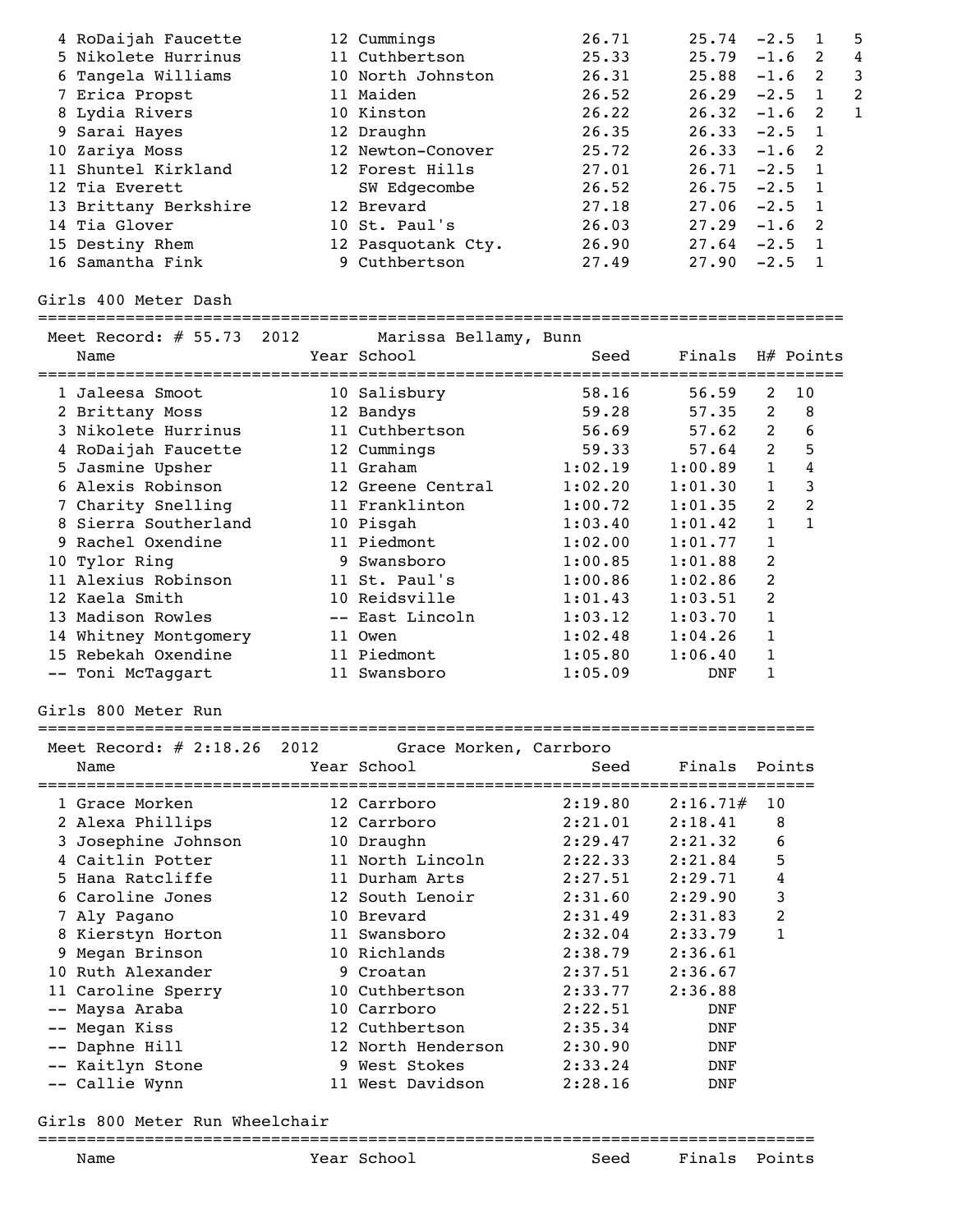| ms | ΠЯ |  |  |
|----|----|--|--|

Girls 1600 Meter Run

| Name               | Meet Record: # 4:57.05 2008 Heather Beichner, Cardinal Gibbons<br>Year School<br>============================== | Seed    | Finals Points | ========     |
|--------------------|-----------------------------------------------------------------------------------------------------------------|---------|---------------|--------------|
| 1 Grace Morken     | 12 Carrboro                                                                                                     | 5:11.23 | 5:13.00       | 10           |
| 2 Maysa Araba      | 10 Carrboro                                                                                                     | 5:09.90 | 5:13.29       | 8            |
| 3 Hana Ratcliffe   | 11 Durham Arts                                                                                                  | 5:17.39 | 5:14.49       | 6            |
| 4 Caroline Jones   | 12 South Lenoir                                                                                                 | 5:26.92 | 5:27.93       | 5            |
| 5 Rachel Burch     | 12 Carrboro                                                                                                     | 5:36.09 | 5:35.26       | 4            |
| 6 Taylor Berg      | 9 South Iredell                                                                                                 | 5:36.16 | 5:36.14       | 3            |
| 7 Ali Bowen        | 10 Central Davidson                                                                                             | 5:38.20 | 5:36.19       | 2            |
| 8 Madison Lynch    | 9 North Lincoln                                                                                                 | 5:38.84 | 5:40.52       | $\mathbf{1}$ |
| 9 Laura Payne      | 10 West Davidson                                                                                                | 5:45.89 | 5:42.89       |              |
| 10 Amy Borhaug     | 9 Brevard                                                                                                       | 5:38.65 | 5:45.67       |              |
| 11 Jordyn Moore    | 12 North Pitt                                                                                                   | 5:40.38 | 5:58.15       |              |
| 12 Ladeja Anderson | 9 Shelby                                                                                                        | 5:36.00 | 6:39.14       |              |
| -- Kaitlyn Stone   | 9 West Stokes                                                                                                   | 5:34.29 | DNF           |              |
| -- Callie Wynn     | 11 West Davidson                                                                                                | 5:25.19 | <b>DNF</b>    |              |
| -- Kierstyn Horton | 11 Swansboro                                                                                                    | 5:43.04 | DNF           |              |
| -- Savannah Pugh   | 11 Croatan                                                                                                      | 5:38.27 | <b>DNF</b>    |              |

Girls 3200 Meter Run

================================================================================

| Meet Record: $#$ 11:18.16 | 1999 | Diana Henderson, North Henderson |          |           |                |  |
|---------------------------|------|----------------------------------|----------|-----------|----------------|--|
| Name                      |      | Year School                      | Seed     | Finals    | Points         |  |
| 1 Callie Wynn             |      | 11 West Davidson                 | 12:08.25 | 11:12.28# | 10             |  |
| 2 Arden Vessie            |      | 10 Corinth Holders               | 11:38.62 | 11:34.50  | 8              |  |
| 3 Helen Morken            |      | 10 Carrboro                      | 11:49.72 | 11:36.31  | 6              |  |
| 4 Allie Castro            |      | 11 North Lincoln                 | 12:17.47 | 11:44.96  | 5              |  |
| 5 Savannah Pugh           |      | 11 Croatan                       | 12:20.02 | 12:00.95  | 4              |  |
| 6 Kaitlyn Stone           |      | 9 West Stokes                    | 12:32.64 | 12:04.48  | 3              |  |
| 7 Ali Bowen               |      | 10 Central Davidson              | 12:27.00 | 12:04.96  | $\overline{2}$ |  |
| 8 Sarah Spiro             |      | 11 Smoky Mountain                | 12:27.13 | 12:27.64  | $\mathbf{1}$   |  |
| 9 Heather Cuddington      |      | 12 Beddingfield                  | 12:40.63 | 12:31.99  |                |  |
| 10 Camilla Dohlman        |      | 12 Carrboro                      | 12:45.69 | 12:32.13  |                |  |
| 11 Caroline Jones         |      | 12 South Lenoir                  | 13:23.04 | 12:41.66  |                |  |
| 12 Mary Stegall           |      | 12 Croatan                       | 13:11.36 | 12:56.26  |                |  |
| 13 Ladeja Anderson        |      | 9 Shelby                         | 12:29.91 | 13:00.10  |                |  |
| 14 Madaline Sides         |      | 9 North Lincoln                  | 12:34.51 | 13:03.03  |                |  |
| 15 Nikkita Elminowski     |      | 10 Piedmont                      | 12:53.51 | 13:04.17  |                |  |
| 16 Amelia Covington       |      | 10 Carrboro                      | 13:01.28 | 13:08.66  |                |  |
|                           |      |                                  |          |           |                |  |

#### Girls 100 Meter Hurdles

================================================================================= 8 Advance: Top 2 Each Heat plus Next 4 Best Times Meet Record: # 13.93 2001 LaTasha Pharr, North Rowan Name  $Year School$  School Seed Prelims Wind H# ================================================================================= Preliminaries 1 Nora McKiver 12 T.W. Andrews 14.57 14.82Q -0.7 2 2 RoDaijah Faucette 12 Cummings 15.39 15.47Q -1.8 1 3 Samirah Stephens 12 Cummings 15.37 15.63Q -1.8 1 4 Marie Pickett 11 Corinth Holders 15.93 16.11Q -0.7 2 5 Erin Bingham 12 Ashe County 16.03 15.81q -1.8 1 6 Azalea Hill 11 Greene Central 16.21 16.66q -0.7 2 7 Ashton Champion 11 Swansboro 16.17 16.79q -1.8 1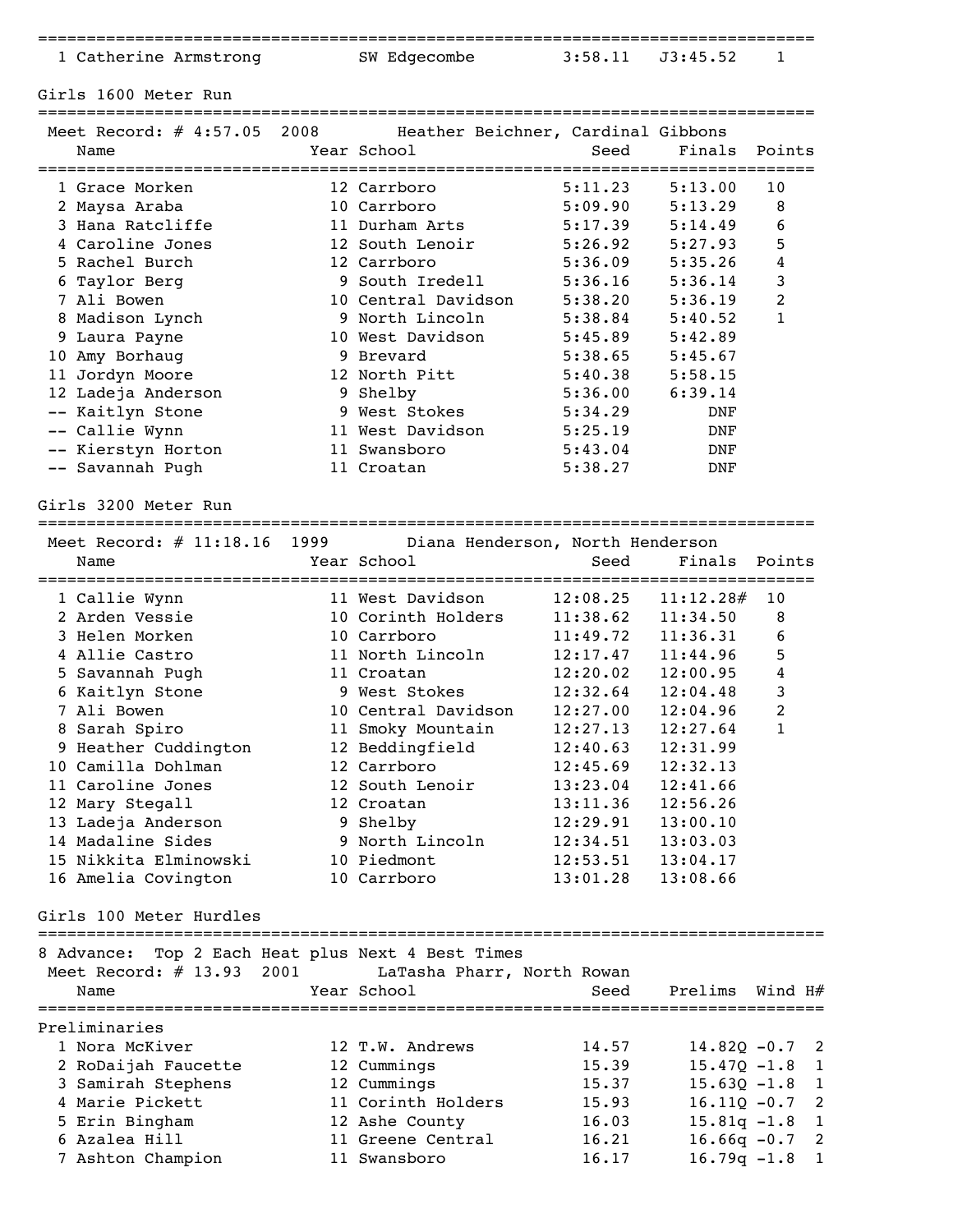|        | 8 Tierra Lewis               | 12 West Davidson           | 17.03                 | $17.02q -1.8$    |                | $\overline{1}$     |
|--------|------------------------------|----------------------------|-----------------------|------------------|----------------|--------------------|
|        | 9 Maris Ridenour             | 12 Smoky Mountain          | 16.91                 | 17.09            | $-1.8$         | 1                  |
|        | 10 Aolani Brinson            | 12 Northside (2 A)         | 17.05                 | 17.13            | $-0.7$         | 2                  |
|        | 11 Makayla Estep             | 11 Wilkes Central          | 16.77                 | 17.26            | $-0.7$         | 2                  |
|        | 12 Mariah Butchko            | 11 Swansboro               | 17.08                 | 17.50            | $-0.7$         | 2                  |
|        | 13 Jasmine Tims              | 12 Cuthbertson             | 17.26                 | 17.62            | $-1.8$         | $\overline{1}$     |
|        | 14 Megan Ong                 | 12 South Iredell           | 17.50                 | 18.10            | $-1.8$         | $\overline{1}$     |
|        | 15 Ali Rumfelt               | -- East Lincoln            | 18.14                 | 18.63            | $-0.7$         | 2                  |
|        | -- Elizabeth Easter          | 12 South Iredell           | 15.72                 | DNF              | $-0.7$         | 2                  |
|        | Girls 100 Meter Hurdles      |                            |                       |                  |                |                    |
|        | Meet Record: $\#$ 13.93 2001 | LaTasha Pharr, North Rowan |                       |                  |                |                    |
|        | Name                         | Year School                | Prelims               |                  |                | Finals Wind Points |
|        |                              |                            |                       |                  |                |                    |
| Finals |                              |                            |                       |                  |                |                    |
|        | 1 Nora McKiver               | 12 T.W. Andrews            | 14.82                 | 14.37            | 0.2            | 10                 |
|        | 2 RoDaijah Faucette          | 12 Cummings                | 15.47                 | 14.95            | 0.2            | 8                  |
|        | 3 Samirah Stephens           | 12 Cummings                | 15.63                 | 15.46            | 0.2            | 6                  |
|        | 4 Erin Bingham               | 12 Ashe County             | 15.81                 | 15.74            | 0.2            | 5                  |
|        | 5 Marie Pickett              | 11 Corinth Holders         | 16.11                 | 15.96            | 0.2            | 4                  |
|        | 6 Ashton Champion            | 11 Swansboro               | 16.79                 | 16.80            | 0.2            | 3                  |
|        | 7 Tierra Lewis               | 12 West Davidson           | 17.02                 | 17.23            | 0.2            | 2                  |
|        | Girls 300 Meter Hurdles      |                            |                       |                  |                |                    |
|        | Meet Record: $\#$ 43.69 2011 | Nora McKiver, T.W. Andrews |                       |                  |                |                    |
|        | Name                         | Year School                | Seed                  | Finals H# Points |                |                    |
|        |                              |                            |                       |                  |                |                    |
|        | 1 Nora McKiver               | 12 T.W. Andrews            | 44.14                 | $42.70#$ 2       |                | 10                 |
|        | 2 Samirah Stephens           | 12 Cummings                | 47.76                 | 46.08            | $\overline{2}$ | 8                  |
|        | 3 Erin Bingham               | 12 Ashe County             | 46.86                 | 47.33            | $\overline{2}$ | 6                  |
|        | 4 Daphne Hill                | 12 North Henderson         | 49.07                 | 47.57            | $\mathbf{1}$   | 5                  |
|        | 5 Makayla Estep              | 11 Wilkes Central          | 48.35                 | 47.59            | $\overline{2}$ | $\overline{4}$     |
|        | 6 Tierra Lewis               | 12 West Davidson           | 47.60                 | 47.85            | 2              | 3                  |
|        | 7 Daija Corbitt              | 10 Franklinton             | 48.92                 | 48.53            | $\overline{2}$ | $\overline{2}$     |
|        | 8 Annie Thi                  | Kinston                    | 50.45                 | 49.57            | $\mathbf{1}$   | $\mathbf{1}$       |
|        | 9 Maris Ridenour             | 12 Smoky Mountain          | 49.99                 | $50.17$ 1        |                |                    |
|        | 10 Marie Pickett             | 11 Corinth Holders         | 49.04                 | 50.21            | 2              |                    |
|        | 11 Taylor Moretz             | 11 East Davidson           | 49.23                 | 50.48            | 1              |                    |
|        | 12 Lyndsi Pound              | 10 North Lincoln           | 49.97                 | 50.65            | 1              |                    |
|        | 13 Niambi Lipato             | -- Swansboro               | 51.12                 | 51.14            | 1              |                    |
|        | 14 Meredith Rhodes           | 10 South Lenoir            | 52.46                 | 52.71            | 1              |                    |
|        | 15 Elizabeth Easter          | 12 South Iredell           | 46.80                 | 56.30            | 2              |                    |
|        | -- Ashton Champion           | 11 Swansboro               | 49.40                 | DNF              | 1              |                    |
|        | Girls 4x100 Meter Relay      |                            |                       |                  |                |                    |
|        |                              |                            |                       |                  |                |                    |
|        | Meet Record: $\#$ 48.63 2004 | , Northside                |                       |                  |                |                    |
|        | School                       |                            | Seed                  | Finals H# Points |                |                    |
|        | 1 T.W. Andrews<br>'' A '     |                            | 49.61                 | $48.27#$ 2 10    |                |                    |
|        | 1) Mikel Franklin 9          | 2) Nora McKiver 12         |                       |                  |                |                    |
|        | 3) Traniece Wilson 9         |                            | 4) Paisley Simmons 12 |                  |                |                    |
|        | 2 St. Paul's 'A'             |                            | 49.32                 | 49.19            | 2              | 8                  |
|        | 1) Gabby Currie 12           | 2) Breanna Newton          |                       |                  |                |                    |
|        | 3) Timira Glover --          | 4) Tia Glover 10           |                       |                  |                |                    |
|        |                              |                            | 49.39                 | 49.21            | 2              | 6                  |
|        | 3 Beddingfield, E.T. 'A'     |                            |                       |                  |                |                    |
|        | 1) Jawana Edwards 10         | 2) Capriel Gear            |                       |                  |                |                    |
|        | 3) Jassmine Stevens 11       |                            | 4) Courtney Miles 10  |                  |                |                    |
|        | 4 Corinth Holders<br>'A'     |                            | 51.77                 | 49.88            | 2              | 5                  |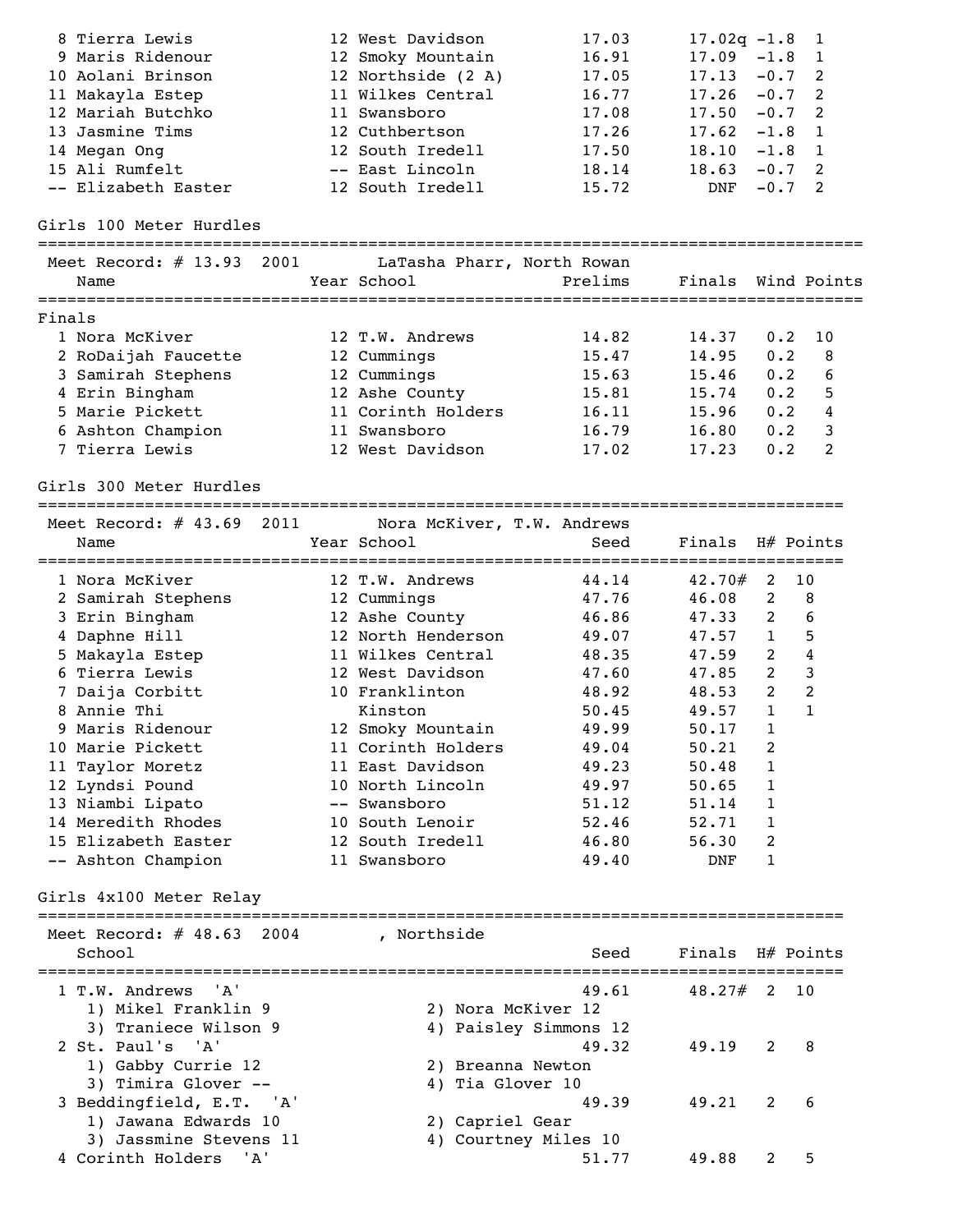1) Asya Macon 9 2) Marie Pickett 11 3) Whitney Pepper 9 4) Essence Scott 11 5 Tarboro 'A' 51.13 50.08 2 4 1) Ebbony Hanson 11 2) Tyanna Lewis 12 3) Makia Deloatch 12 4) A'Jah Williams 11 6 Carver 'A' 50.52 50.15 2 3<br>1) Deayohnna Smith 11 2) Britany Peebles 2) Britany Peebles<br>4) Kayla Smith 3) Niyah Sansbury 4) Kayla Smith<br>
7 Cuthbertson 'A' 51.00 50.60 2<br>
1) Ariel Worlow 10 7 Cuthbertson 'A' 51.00 50.60 2 2 1) Ariel Worley 10 2) Samantha Fink 9 3) Haley Thoms 11 4) Deja Burks 11 8 Southwest Edgecombe 'A' 51.29 51.30 2 1 1) Ariell Johnson 2) Tia Everett 3) Rashawnda Pevey 4) Jessica Jacobs 9 West Caldwell 'A' 52.35 51.34 1 1) Shamiracle Bridges 10 2) Daydra Kincaid 10 3) Lexus Corpening 11 4) Chrisha Bolick 12 10 Shelby 'A' 51.79 51.35 1 1) Imani Cash 11 2) Tshimnga Odoms 9 3) Ashley Gaston 11 (4) R. Jones -- 11 Forest Hills 'A' 52.72 51.57 1 1) Destiny Demoss 12 2) Jayla Cole 12 3) Tariah Harrell 10 4) Shuntel Kirkland 12 12 East Davidson 'A' 52.82 51.62 1 1) Taylor Moretz 11 2) Alyssa Tilley 3) Jed Garcia 4) Amber Barringer 11 13 Ashe County 'A' 52.43 52.64 1 1) Haley Richardson 12 2) Amber Hare 12 3) Paige Spell 10 4) Aspen Domske -- 14 Lincolnton 'A' 53.39 52.96 1 1) Aunshaunti McLean -- 2) Destinee Charles -- 3) Keiana Derr -- 4) Bridget Derr 12 -- South Iredell 'A' 53.18 DQ 1 Exch zn viol 1) Kaylin Muckenthaler 2) Adarrya Smith 9 3) Tyra Black 9 4) Miracle Campbell 12

Girls 4x200 Meter Relay

| UIIID TAZUU NCCCI KCIU,        |                                                                |
|--------------------------------|----------------------------------------------------------------|
| Meet Record: $\#$ 1:42.33 2006 | , Cummings                                                     |
| School                         | Finals H# Points<br>Seed                                       |
| 1 St. Paul's 'A'               | 1:45.29<br>1:43.19<br>10<br>2                                  |
| 1) Gabby Currie 12             | 2) Alexius Robinson 11                                         |
| 3) Timira Glover --            | 4) Tia Glover 10                                               |
| 2 Cuthbertson 'A'              | 1:44.62<br>2<br>-8<br>1:47.61                                  |
| 1) Deja Burks 11               | 2) Ariel Worley 10                                             |
| 3) Morgan Carlson 11           | 4) Mikaela Seibert 10                                          |
| 3 Carver 'A'                   | 1:48.78<br>1:45.40<br>- 6<br>2                                 |
| 1) Deayohnna Smith 11          | 2) Britany Peebles                                             |
| 3) Zanagia Wilson              | 4) Kayla Smith                                                 |
| 4 Cummings, Hugh M. 'A'        | -5<br>1:46.54<br>1:45.60<br>$\mathcal{P}$                      |
| 1) Samirah Stephens 12         | 2) Lashonda Tate 9                                             |
| 3) Sakieya Timmons 10          | 4) Lakia Brown 10                                              |
| 5 Corinth Holders 'A'          | 1:46.47<br>$\overline{2}$<br>1:47.89<br>4                      |
| 1) Asya Macon 9                | 2) Megan Chappell 11                                           |
| 3) Whitney Pepper 9            | 4) Essence Scott 11                                            |
| 6 T.W. Andrews 'A'             | $\overline{\mathbf{3}}$<br>1:47.81<br>1:47.84<br>$\mathcal{P}$ |
| 1) Mikel Franklin 9            | 2) Mackenzie Henderson                                         |
| 3) Traniece Wilson 9           | 4) Paisley Simmons 12                                          |
| 7 Shelby 'A'                   | 1:49.89<br>1:48.46<br>$\mathfrak{D}$<br>1                      |
| 1) Rondrea Coleman 11          | 2) Imani Cash 11                                               |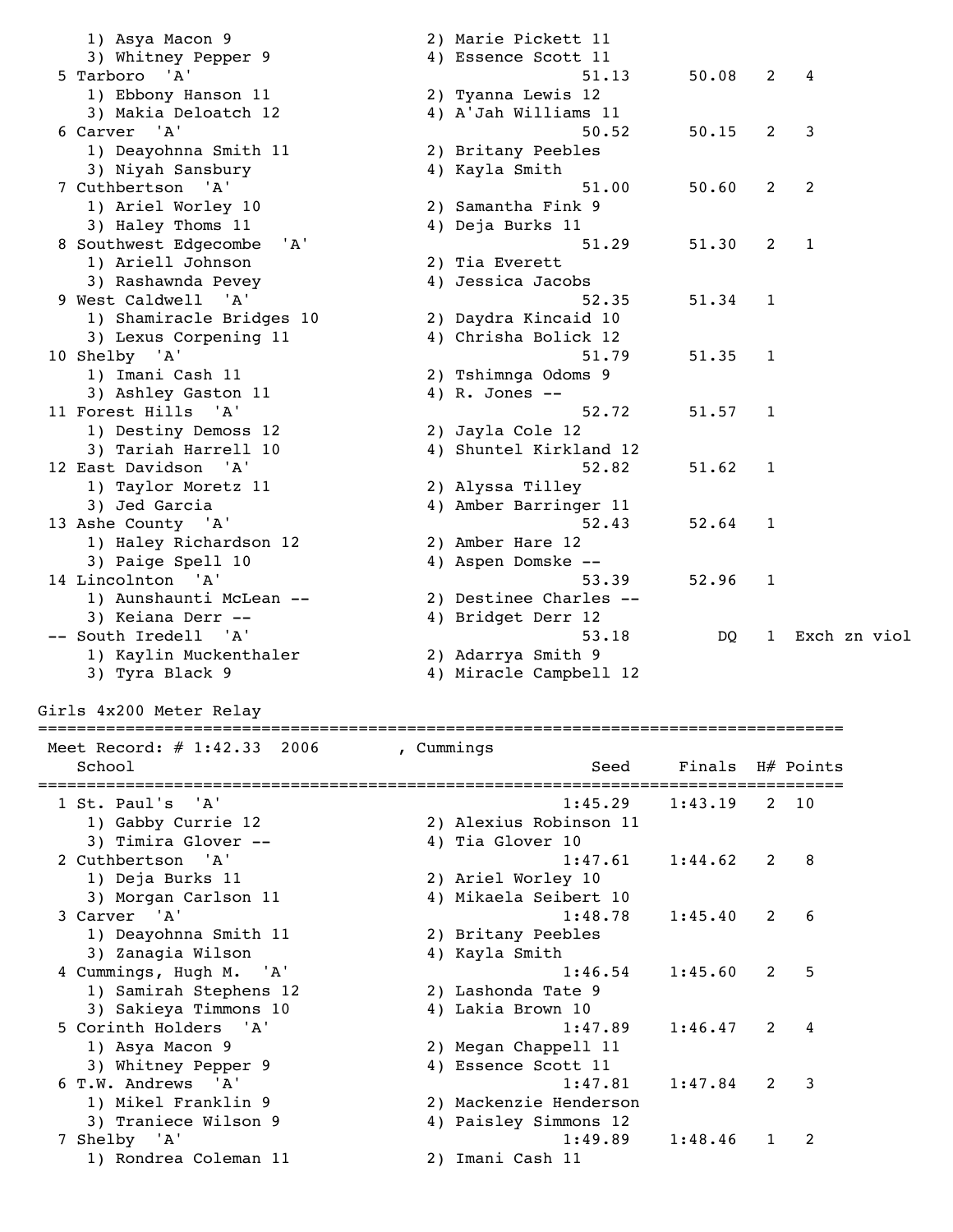3) Tshimnga Odoms 9 4) Radhija Jones 12 8 Swansboro 'A' 1:50.39 1:48.50 1 1 1) Toni McTaggart 11 2) Alex Blue 12 3) Amber Taylor -- 4) Jasmine Johnson 12<br>
3) Amber Taylor -- 4) Jasmine Johnson 12<br>
1:50.02 1:49.16 1 9 South Iredell 'A' 1:50.02 1:49.16 1 1) Kaylin Muckenthaler 2) Megan Ong 12 3) Tyra Black 9 4) Julia Scoles 9 10 Newton-Conover 'A' 1:48.68 1:49.93 2 1) Ajacia Rankin 9 2) Ashlyn Robinson 3) Brianna Forney 12 4) Zariya Moss 12 11 Ashe County 'A' 1:50.71 1:50.45 1 1) Haley Richardson 12 1) Haley Richardson 12 (2) Amber Hare 12<br>3) Paige Spell 10 (4) Aspen Domske --<br>Couthwest Edgecombe 'A' (1:50.59 (1:51.19 ) 12 Southwest Edgecombe 'A' 1:50<br>1) Ariell Johnson 2) Tia Everett<br>3) Rashawnda Pevey 4) Cazmear Allen 1) Ariell Johnson 3) Rashawnda Pevey (and the Marian Marian Allen (3) Rashawnda Pevey (4) Cazmear Allen (3)  $1:50.59$  (3)  $1:51.36$  (1)  $1:51.36$  (1)  $1:51.36$  (1)  $1:51.36$  (1)  $1:51.36$  (1)  $1:51.36$  (1)  $1:51.36$  (1)  $1:51.36$  (1)  $1:51.$  13 Piedmont 'A' 1:50.59 1:51.36 1 1) Janie Roseborough 10 2) Rebekah Oxendine 11 3) Michela Larrison 10 4) Rachel Oxendine 11 14 Bunker Hill 'A' 1:53.12 1:52.64 1 1) Bianca Briley 11 2) Tyra Mitchell 9 3) Kayla Garrett 10 4) Kierra Garrett 10 15 Starmount 'A' 1:52.05 1:53.76 1 1) Jennifer Johnson 9 2) Emma Sizemore 10 3) Laken Steelman 4) Hunter Welborn 11 -- Tarboro 'A' 1:46.51 DNF 2 1) Ebbony Hanson 11 2) Tyanna Lewis 12 3) Makia Deloatch 12 4) A'Jah Williams 11 Girls 4x400 Meter Relay =================================================================================== Meet Record: # 4:01.37 2005 , Eastern Alamance School Seed Finals H# Points =================================================================================== 4:15.42 4:05.12 2 10<br>2) Amy Carpenter<br>4) Grace Morken 12 1) Maysa Araba 10 2) Amy Carpenter 3) Alexa Phillips 12 (4) Grace Morken 12 2 Swansboro 'A' 4:21.23 4:05.57 2 8 1) Ashton Champion 11 2) Alex Blue 12 3) Toni McTaggart 11 and 4) Tylor Ring 9 3 Durham School of the Arts 'A' 4:20.18 4:08.82 2 6<br>1) Karena Graves -- 2) Lydia Gamble --<br>3) Victoria Parrish 11 4) Hana Ratcliffe 11 1) Karena Graves --3) Victoria Parrish 11 4 Graham 'A' 4:23.33 4:12.68 1 5 1) Jasmine Atkins 2) Jasmine Upsher 11 3) Kierra Bradshaw 4) Rachel Thompson 5 South Iredell 'A' 4:16.00 4:15.61 2 4 1) Kaylin Muckenthaler 2) Taylor Berg 9 3) Megan Ong 12 4) Kayla Harris 9 6 Cuthbertson 'A' 4:20.13 4:16.37 2 3 1) Veronica Pfaff 11 2) Tyneshia Walker 12 3) Megan Kiss 12 4) Mikaela Seibert 10 7 Pisgah 'A' 4:17.87 4:16.80 2 2 1) Hannah Warren 11 2) Mackenzie Murphy 10 3) Madalyn Rector 10 4) Sierra Southerland 10 8 Piedmont 'A' 4:18.45 4:17.04 2 1<br>1) Rachel Oxendine 11 2) Michela Larrison 10<br>3) Rebekah Oxendine 11 4) Janie Roseborough 10 1) Rachel Oxendine 11 2) Michela Larrison 10 3) Rebekah Oxendine 11 4) Janie Roseborough 10 9 Franklinton 'A' 4:22.95 4:19.15 1 1) Daija Corbitt 10 2) Michaela Green 3) Lyrie Harris 4) Charity Snelling 11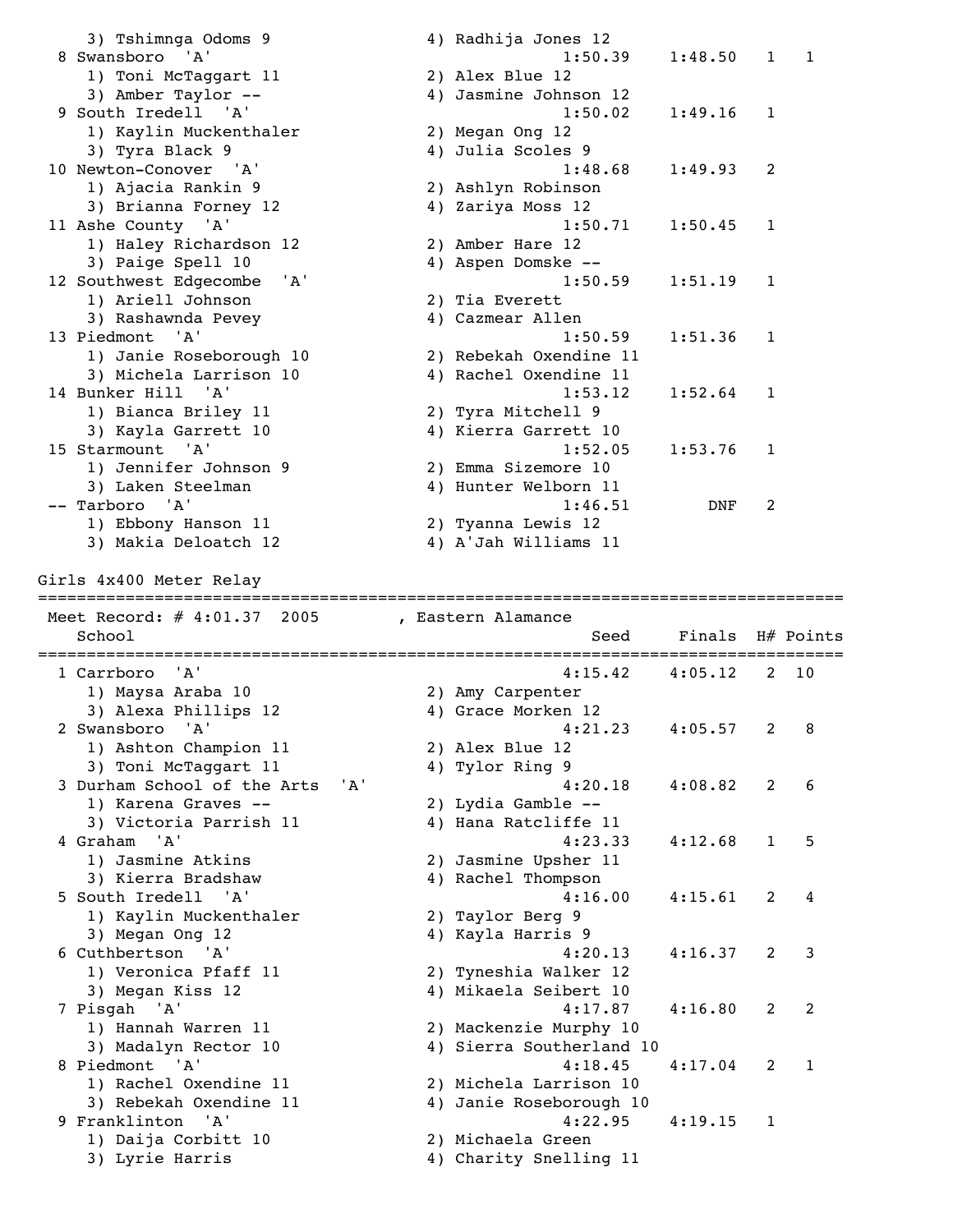10 North Henderson 'A' 4:26.62 4:20.55 1 1) Yessenia Perez 12 2) Paris Francis 12 3) Emily Pruitt 11 4) Daphne Hill 12 11 Croatan 'A' 4:24.20 4:23.09 1 1) Madison Pitambersing -- 2) Rebekah Best 12 3) Coley Howard 9 4) Marissa Yarbrough -- 12 Surry Central 'A' 4:24.23 4:23.70 1 1) Ashlynn Jewell 9 2) Megan Gillespie 12 3) Ashlynn Jewell 9<br>3) Cora Bledsoe 9<br>Tinster 111 13 Kinston 'A' 4:22.10 4:25.40 2<br>
13 Kinston 'A' 4:22.10 4:25.40 2<br>
2) Debbie Martin 12 1) Starr Nwabuo 2) Debbie Martin 12 3) Annie Thi 4) Tessie Shingleton 3) Annie Thi<br>14 Central Davidson 'A' 4:25.83 4:27.79 1 1) Skylar Briggs 12<br>3) Kashara Brawley 9 2) Ali Laws<br>4) Melissa McMath 10 3) Nashara Brawley 3<br>15 Tarboro 'A' 4:25.68 4:33.40 1 1) Ebbony Hanson 11 2) Makia Deloatch 12 3) Jessica Miller 11 4) Tyanna Lewis 12 16 Draughn 'A' 4:25.72 4:36.61 1 1) Ashley Parker 10 2) Aleah Blalock 10 3) Sarai Hayes 12 4) Josephine Johnson 10

Girls 4x800 Meter Relay

================================================================================ Meet Record: # 9:39.46 2006 , Cardinal Gibbons School School Seed Finals Points ================================================================================ 1 Carrboro 'A' 10:12.56 9:42.41 10 1) Maysa Araba 10 2) Camilla Dohlman 12 3) Helen Morken 10 4) Alexa Phillips 12 2 East Lincoln 'A' 10:05.62 9:55.89 8 1) Jade Loendorf 12 2) Madison Rowles -- 3) Megan Rowles -- 4) Elizabeth Sisk 10 3 Pisgah 'A' 10:09.92 10:02.06 6 1) Mackenzie Murphy 10<br>3) Mackenzie Galyean 12 . 10.09.92 10<br>3) Hannah Warren 11<br>3) Sierra Southerland 10 4 Croatan 'A' 10:13.79 10:16.54 5 1) Savannah Pugh 11 2) Ruth Alexander 9 3) Mary Stegall 12 4) Hannah Parkhurst 12 5 Swansboro 'A' 10:32.33 10:19.00 4 1) Kierstyn Horton 11 2) Tylor Ring 9 3) Abbie Taylor 9 4) Brenna Kate Grass 12 6 Draughn 'A' 10:30.92 10:19.05 3 1) Cecylia Young 9 2) Sarai Hayes 12 3) Aleah Blalock 10 4) Josephine Johnson 10 7 Piedmont 'A' 10:34.24 10:25.09 2 1) Michelle Glenn 11 2) Brittany Banks 3) Arden Hudson 11 4) Michela Harrison 8 Cuthbertson 'A' 10:32.24 10:25.99 1 1) Veronica Pfaff 11 2) Caroline Sperry 10 3) Jenna Louis 10 4) Megan Kiss 12 9 South Iredell 'A' 10:31.43 10:31.84 1) Kayla Harris 9 2) Kaylin Muckenthaler 3) Ellie Dainko 9 1920 1 4) Taylor Berg 9 10 Central Davidson 'A' 10:52.54 10:44.39 1) Olivia Bruff 11 2) Skylar Briggs 12 3) Melissa McMath 10 (4) Ali Bowen 10 11 Cedar Ridge 'A' 10:57.75 10:44.51 1) Caris Hill 10 2) Michelle Pratt 9 3) Lydia Pepin 11 4) Jordyn Rivenbark 12 12 West Davidson 'A' 10:37.34 10:48.54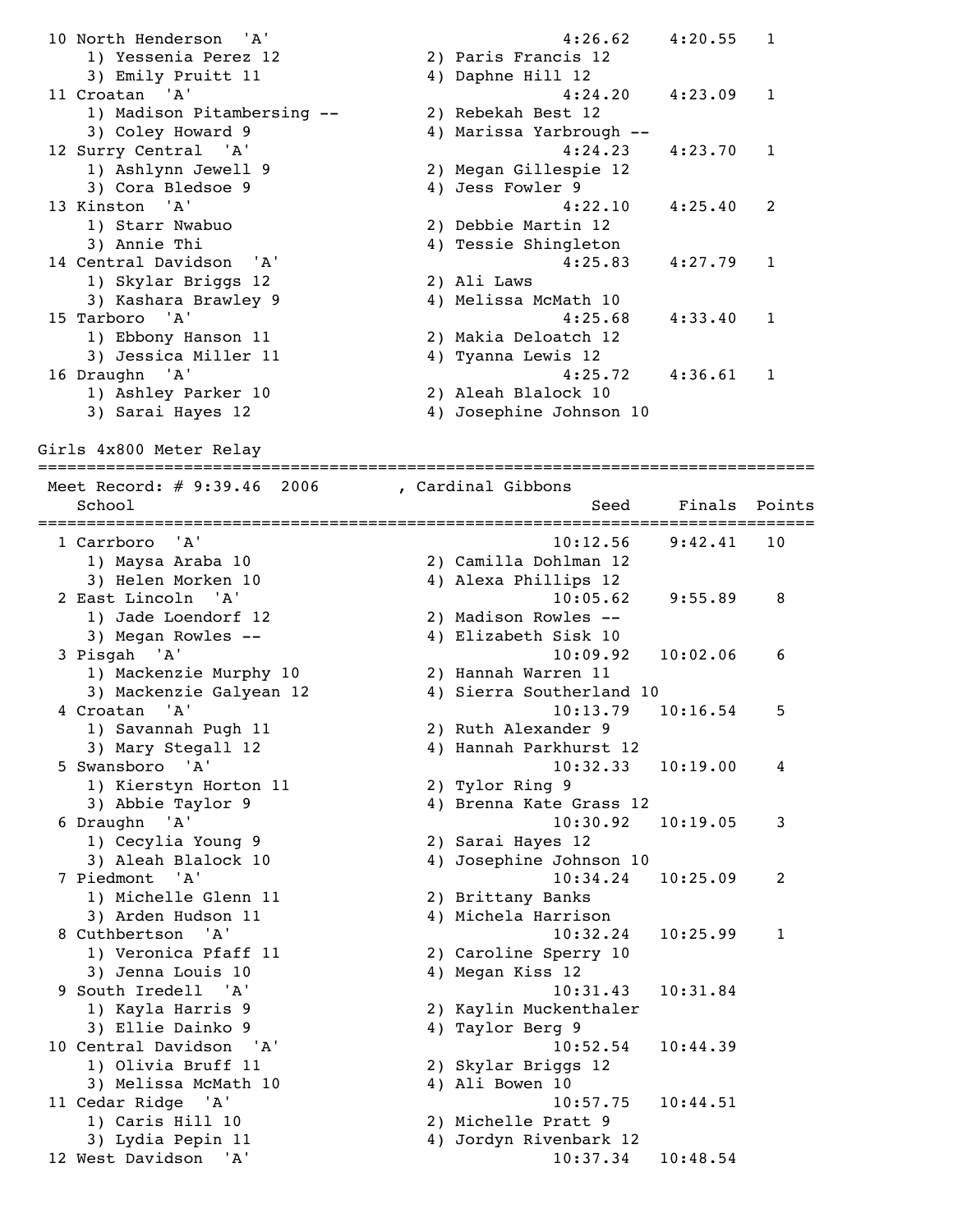| 1) Casey Crisp            | 2) Daniella Benitez 12   |
|---------------------------|--------------------------|
| 3) Patience Hunt          | 4) Laura Payne 10        |
| 13 South Lenoir 'A'       | $10:45.41$ $10:54.37$    |
| 1) Caroline Jones 12      | 2) Meredith Rhodes 10    |
| 3) Carley Hill            | 4) Tana Tyndall          |
| 14 Beddingfield, E.T. 'A' | $10:37.05$ $11:00.23$    |
| 1) Bri Anderson 11        | 2) Courtney Miles 10     |
| 3) Jawana Edwards 10      | 4) Heather Cuddington 12 |
| 15 Corinth Holders 'A'    | $11:11.76$ $11:02.19$    |
| 1) Megan Chappell 11      | 2) Arianna Chappell 12   |
| 3) Rachel Strickland 9    | 4) Abby Pittman 9        |
| 16 Randleman 'A'          | $11:22.71$ $11:19.64$    |
| 1) Jordan Brown 12        | 2) Madelyn Morgan 9      |
| 3) Sabrina Powell 9       | Tania Saldierna 10       |

Girls High Jump

# ================================================================================

| Meet Record:<br>$5 - 07$<br>2011<br># | Cheyenne Miller, East Rutherford |             |              |        |
|---------------------------------------|----------------------------------|-------------|--------------|--------|
| Name                                  | Year School                      | Seed        | Finals       | Points |
| 1 Hunter Welborn                      | 11 Starmount                     | $5 - 04.00$ | $5 - 06.00$  | 10     |
| 2 Julia Scoles                        | 9 South Iredell                  | $5 - 02.00$ | $J5 - 06.00$ | 8      |
| 3 Vanisha Wilshire                    | 10 Louisburg                     | $5 - 04.00$ | $5 - 04.00$  | 6      |
| 4 Charity Snelling                    | 11 Franklinton                   | $5 - 04.00$ | $J5 - 04.00$ | 5      |
| 5 Megan Pons                          | 10 Draughn                       | $4 - 10.00$ | $5 - 02.00$  | 4      |
| 6 Ashley Parker                       | 10 Draughn                       | $5 - 04.00$ | $J5 - 02.00$ | 3      |
| 7 Deja Burks                          | 11 Cuthbertson                   | $5 - 00.00$ | $5 - 00.00$  | 1.50   |
| 7 Libby Florence                      | 12 Cedar Ridge                   | $5 - 04.00$ | $5 - 00.00$  | 1.50   |
| 9 Alyssa Pitt                         | 11 Farmville Cent.               | $5 - 02.00$ | $4 - 10.00$  |        |
| 10 Jaida Henderson                    | -- Durham Arts                   | $5 - 00.00$ | $J4 - 10.00$ |        |
| 11 Abbie Taylor                       | 9 Swansboro                      | $5 - 00.00$ | $J4 - 10.00$ |        |
| 12 Melissa McMath                     | 10 Central Davidson              | $4 - 10.00$ | $J4 - 10.00$ |        |
| 13 Mariah Jackson                     | -- Swansboro                     | $4 - 08.00$ | $4 - 08.00$  |        |
| 14 Paige Spell                        | 10 Ashe County                   | $5 - 00.00$ | $4 - 06.00$  |        |
| 14 Lyndsi Pound                       | 10 North Lincoln                 | $4 - 10.00$ | $4 - 06.00$  |        |
| 14 Lydia Rivers                       | 10 Kinston                       | $4 - 10.00$ | $4 - 06.00$  |        |

Girls Pole Vault

#### ================================================================================

| Meet Record: $\#$ 10-06<br>2012<br>Name | Korie Bennett, Swansboro<br>Year School | Seed         | Finals        | Points |
|-----------------------------------------|-----------------------------------------|--------------|---------------|--------|
| 1 Liz Wood                              | 11 Cuthbertson                          | $9 - 06.00$  | $10 - 06.00#$ | 10     |
| 2 Lindsey Bren                          | 11 Swansboro                            | $9 - 06.00$  | $10 - 00.00$  | 8      |
| 3 Ashley Terkhurst                      | 11 Cuthbertson                          | $10 - 00.00$ | $J10 - 00.00$ | 6      |
| 4 Haley Thoms                           | 11 Cuthbertson                          | $9 - 00.00$  | $9 - 00.00$   | 5      |
| 5 Courtney Wilson                       | 10 Central Davidson                     | $8 - 00.00$  | $8 - 06.00$   | 4      |
| 6 Deanna Melton                         | 11 Bandys                               | $7 - 06.00$  | $J8 - 06.00$  | 3      |
| 7 Kendall Jones                         | -- Swansboro                            | $8 - 00.00$  | $8 - 00.00$   | 2      |
| 8 Amanda Knickerbocker                  | 11 Corinth Holders                      | $7 - 06.00$  | $7 - 06.00$   | 1      |
| 9 Ce'nedra Dillard                      | 10 North Pitt                           | $7 - 00.00$  | $J7 - 06.00$  |        |
| 10 Dana Davis                           | 9 Cedar Ridge                           | $7 - 00.00$  | $7 - 00.00$   |        |
| 11 Brooke Bingham                       | 10 Swansboro                            | $7 - 06.00$  | $J7 - 00.00$  |        |
| 11 Sicely Sohn                          | 11 Corinth Holders                      | $7 - 00.00$  | $J7 - 00.00$  |        |
| -- Morgan Wright                        | 10 Bunker Hill                          | $5 - 06.00$  | NH            |        |
| -- Erin Johnson                         | -- North Lincoln                        | $6 - 00.00$  | NH            |        |
| -- Libby Florence                       | 12 Cedar Ridge                          | $7 - 00.00$  | NH            |        |

Girls Long Jump

=====================================================================================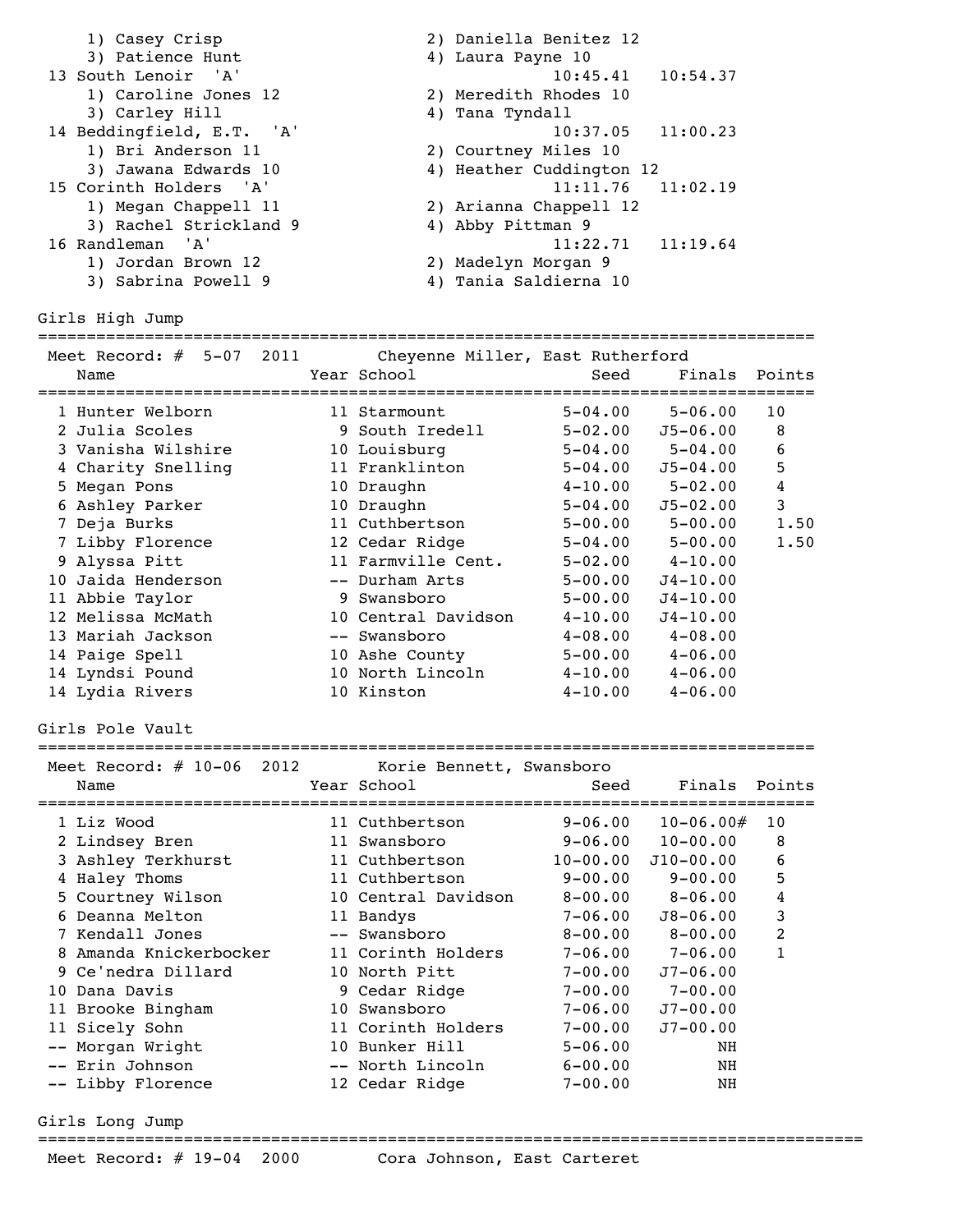| Name                 |    | Year School        | Seed         | Finals       |        | Wind Points |
|----------------------|----|--------------------|--------------|--------------|--------|-------------|
| 1 Julia Scoles       |    | 9 South Iredell    | $18 - 01.00$ | $18 - 00.25$ | 0.7    | 10          |
| 2 Teshlyn Smith      |    | 12 South Granville | $17 - 00.50$ | $17 - 05.75$ | 0.4    | 8           |
| 3 Tainasha Vines     | 10 | Bunn               | $17 - 06.50$ | $17 - 05.00$ | 0.6    | 6           |
| 4 Kacia Vines        |    | 10 Cedar Ridge     | $16 - 05.50$ | $17 - 04.00$ | 0.9    | 5           |
| 5 Zariya Moss        | 12 | Newton-Conover     | $17 - 02.00$ | $17 - 02.00$ | 0.8    | 4           |
| 6 A'Jah Williams     | 11 | Tarboro            | $16 - 10.00$ | $17 - 01.50$ | 1.2    | 3           |
| 7 Miracle Campbell   |    | 12 South Iredell   | $16 - 04.00$ | $16 - 05.50$ | 1.9    | 2           |
| 8 Mikaela Seibert    | 10 | Cuthbertson        | $16 - 06.50$ | $16 - 05.25$ | 1.2    | 1           |
| 9 Nikolete Hurrinus  |    | 11 Cuthbertson     | $17 - 00.50$ | $16 - 03.00$ | 1.1    |             |
| 10 Rachel Piccianno  |    | 12 East Burke      | $16 - 07.25$ | $15 - 10.50$ | 0.8    |             |
| 10 Jackie McLaughlin |    | 12 Pasquotank Cty. | $16 - 07.00$ | $15 - 10.50$ | 0.4    |             |
| 12 Alex Blue         |    | 12 Swansboro       | $16 - 00.00$ | $15 - 07.00$ | $+0.0$ |             |
| 13 Hunter Welborn    |    | 11 Starmount       | $16 - 05.00$ | $15 - 02.75$ | 1.4    |             |
| 14 Ariel Worley      |    | 10 Cuthbertson     | $16 - 03.75$ | $15 - 02.00$ | 1.6    |             |
| 15 Brielle Mitchell  |    | -- Clinton         | $16 - 01.75$ | $14 - 11.50$ | $-0.4$ |             |
| -- Vanisha Wilshire  |    | 10 Louisburg       | $16 - 06.00$ | FOUL         |        |             |
|                      |    |                    |              |              |        |             |

Girls Triple Jump

|   | Meet Record: $\#$ 40-09<br>Name | 2000 | LaTasha Pharr, North Rowan<br>Year School | Seed         | Finals       |             | Wind Points  |
|---|---------------------------------|------|-------------------------------------------|--------------|--------------|-------------|--------------|
|   | 1 Tainasha Vines                |      | 10 Bunn                                   | $36 - 10.75$ | $38 - 06.00$ | $2 \cdot 3$ | 10           |
|   | 2 Teshlyn Smith                 |      | 12 South Granville                        | $37 - 01.50$ | $37 - 09.00$ | 0.5         | 8            |
|   | 3 RoDaijah Faucette             |      | 12 Cummings                               | $36 - 09.75$ | $36 - 09.00$ | 2.1         | 6            |
|   | 4 Mikaela Seibert               |      | 10 Cuthbertson                            | $36 - 07.00$ | $36 - 06.25$ | 2.4         | 5            |
|   | 5 Julia Scoles                  |      | 9 South Iredell                           | $36 - 09.75$ | $35 - 07.50$ | $2 \cdot 0$ | 4            |
|   | 6 Alex Blue                     |      | 12 Swansboro                              | $33 - 07.50$ | $34 - 09.00$ | 1.6         | 3            |
| 7 | Samirah Stephens                |      | 12 Cummings                               | $34 - 04.75$ | $34 - 08.00$ | 1.0         | 2            |
|   | 8 Ashley Parker                 |      | 10 Draughn                                | $36 - 04.50$ | $34 - 04.00$ | 2.5         | $\mathbf{1}$ |
|   | 9 Alexis Hill                   |      | 11 Beddingfield                           | $33 - 04.00$ | $33 - 08.50$ | 0.6         |              |
|   | 10 Taylor Schronce              |      | -- West Lincoln                           | $32 - 01.00$ | $32 - 08.00$ | 0.8         |              |
|   | 11 Malayah Tucker               |      | -- East Lincoln                           | $33 - 00.50$ | $32 - 05.00$ | 3.4         |              |
|   | 12 Nekeya Anthony               |      | 11 North Pitt                             | $33 - 07.00$ | $32 - 02.00$ | 0.5         |              |
|   | 13 Zocola Hamilton              |      | 11 Salisbury                              | $32 - 06.75$ | $31 - 10.00$ | 2.0         |              |
|   | 14 Jennifer Johnson             |      | 9 Starmount                               | $32 - 07.25$ | $31 - 07.00$ | 0.6         |              |
|   | 15 Jackie McLaughlin            |      | 12 Pasquotank Cty.                        | $34 - 05.00$ | $31 - 02.00$ | $-0.9$      |              |
|   | 16 Samantha Fink                |      | 9 Cuthbertson                             | $33 - 08.25$ | $30 - 06.00$ | 1.5         |              |

# Girls Shot Put Wheelchair

| Name                  | Year School  | Seed                     | Finals Points |  |
|-----------------------|--------------|--------------------------|---------------|--|
|                       |              |                          |               |  |
| 1 Catherine Armstrong | SW Edgecombe | $7 - 06.50$ $J7 - 04.00$ |               |  |

# Girls Shot Put (4 KG)

| Name | Meet Record: $\#$ 44-01.50 | 2002 | Year School        | Beverly Burnett, Cummings<br>Seed | Finals       | Points        |
|------|----------------------------|------|--------------------|-----------------------------------|--------------|---------------|
|      | 1 Alex Cooke               |      | 11 North Surry     | $37 - 07.75$                      | $39 - 10.00$ | 10            |
|      | 2 Diamond Tyson            |      | 12 Carrboro        | $38 - 04.50$                      | $38 - 11.00$ | 8             |
|      | 3 Samantha Welborn         |      | 11 Starmount       | $35 - 05.75$                      | $38 - 00.00$ | 6             |
|      | 4 Sasha Morphis            |      | 12 Jordan-Matthews | $36 - 01.50$                      | $37 - 00.00$ | 5             |
|      | 5 Chelsey Elliott          |      | 11 Pasquotank Cty. | $36 - 04.75$                      | $36 - 07.50$ | 4             |
|      | 6 Samantha Layko           |      | 10 Croatan         | $34 - 06.50$                      | $35 - 09.00$ | 3             |
|      | 7 Breasia Williams         |      | 9 Louisburg        | $35 - 01.50$                      | $35 - 08.50$ | $\mathcal{L}$ |
|      | 8 Fatima Munoz             |      | 11 Swansboro       | $34 - 01.00$                      | $35 - 00.00$ | 1             |
|      | 9 Mykiesha Barrett         |      | 11 Beddingfield    | $35 - 11.50$                      | $34 - 07.00$ |               |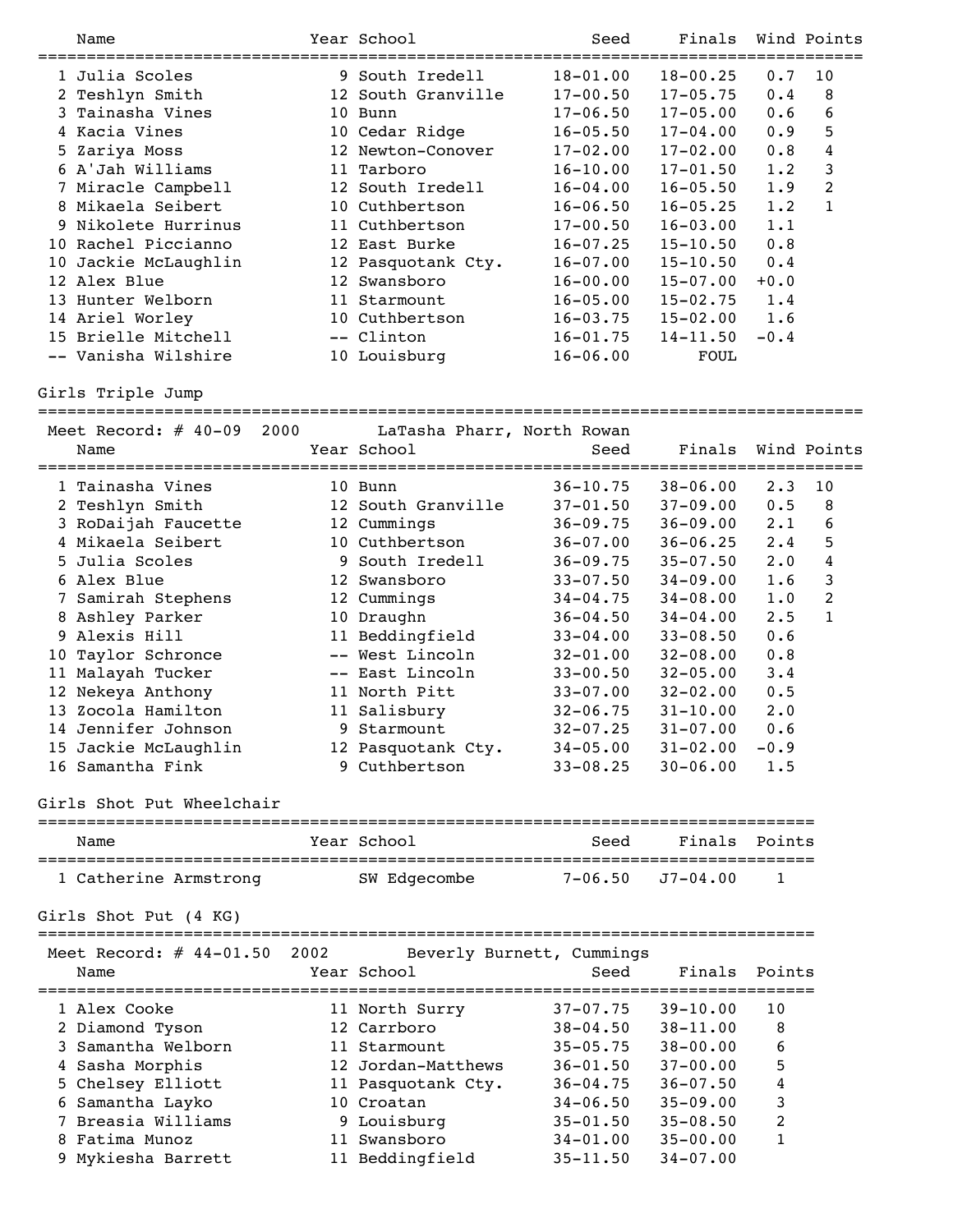| 10 Lanecia Williams   | 11 Newton-Conover | $33 - 07.50$ | $34 - 03.50$ |
|-----------------------|-------------------|--------------|--------------|
| 11 Sydney Hass        | 11 East Burke     | $32 - 01.00$ | $33 - 01.00$ |
| 12 Lidia Rivas        | 9 West Davidson   | $32 - 07.00$ | $32 - 03.00$ |
| 13 Alexis Barnes      | 12 Cedar Ridge    | $34 - 02.00$ | $32 - 01.00$ |
| 13 Cheyenne Gloster   | 11 Salisbury      | $33 - 03.50$ | $32 - 01.00$ |
| 15 Briana Gentry      | 11 Pisgah         | $32 - 08.00$ | $31 - 06.50$ |
| 16 Shanendoah Merbach | 11 Bandys         | $32 - 01.00$ | $30 - 09.00$ |

Girls Discus Throw (1 KG)

| Meet Record: # 141-00 2009<br>Name                             |      | TremanishaTaylor, Southern Vance<br>Year School | Seed<br>============================= | Finals Points    |              |                            |
|----------------------------------------------------------------|------|-------------------------------------------------|---------------------------------------|------------------|--------------|----------------------------|
| 1 Samantha Layko                                               |      | 10 Croatan                                      | $117 - 05$                            | $122 - 01$       | 10           |                            |
| 2 Cheyenne Gloster                                             |      | 11 Salisbury                                    | $118 - 03$                            | $113 - 09$       | 7            |                            |
| 2 Samantha Welborn                                             |      | 11 Starmount                                    | $104 - 05$                            | $113 - 09$       | 7            |                            |
| 4 Chelsey Elliott                                              |      | 11 Pasquotank Cty.                              | $114 - 11$                            | $112 - 02$       | 5            |                            |
| 5 Adasha Pearson                                               |      | 12 West Caldwell                                | $111 - 03$                            | $111 - 11$       | 4            |                            |
| 6 Diamond Tyson                                                |      | 12 Carrboro                                     | $98 - 01$                             | $106 - 06$       | 3            |                            |
| 7 Savannah Hill                                                |      | -- Forbush                                      | $104 - 06$                            | $105 - 00$       | 2            |                            |
| 8 Ashlee Frazier                                               |      | 12 East Lincoln                                 | $112 - 05$                            | $99 - 01$        | $\mathbf{1}$ |                            |
| 9 Kailah Knight                                                |      | 11 Farmville Cent.                              | $100 - 03$                            | $98 - 06$        |              |                            |
| 10 Tamara Hall                                                 |      | 12 Durham Arts                                  | $99 - 07$                             | $98 - 02$        |              |                            |
| 11 Kali Smith                                                  |      | 10 East Burke                                   | $89 - 06$                             | $96 - 07$        |              |                            |
| 12 Madison Little                                              |      | 12 Ashe County                                  | $98 - 03$                             | $96 - 05$        |              |                            |
| 13 Alexandra Jones                                             |      | 9 Carrboro                                      | $95 - 03$                             | $92 - 05$        |              |                            |
| 14 Vanisha Wilshire                                            |      | 10 Louisburg                                    | $03 - 05.50$                          | $83 - 09$        |              |                            |
| 15 Charissa Moore                                              |      | -- Northside (2 A)                              | $97 - 04$                             | $82 - 10$        |              |                            |
| 16 Taylor Paxton                                               |      | 12 South Iredell                                | $90 - 10$                             | $80 - 02$        |              |                            |
| Girls Discus Throw Wheelchair                                  |      |                                                 |                                       |                  |              |                            |
| Name                                                           |      | Year School                                     | Seed                                  | Finals           | Points       |                            |
|                                                                |      |                                                 |                                       |                  |              |                            |
| 1 Catherine Armstrong                                          |      | SW Edgecombe                                    | $19 - 02$                             | $J18 - 06$       | 1            |                            |
| Boys 100 Meter Dash                                            |      |                                                 |                                       |                  |              |                            |
|                                                                |      |                                                 |                                       |                  |              |                            |
| 8 Advance: Top 2 Each Heat plus Next 4 Best Times              |      |                                                 |                                       |                  |              |                            |
| Meet Record: # 10.47 2011 Kedrick Davis, Berry Academy<br>Name |      | Year School                                     | Seed                                  | Prelims Wind H#  |              |                            |
|                                                                |      |                                                 |                                       |                  |              |                            |
| Preliminaries                                                  |      |                                                 |                                       |                  |              |                            |
| 1 James Drummond                                               |      | 12 Lexington                                    | 10.70                                 | $10.61Q - 0.4$ 2 |              |                            |
| 2 Tarik Cohen                                                  |      | 12 Bunn                                         | 11.12                                 | $10.81Q - 0.5$   |              | $\overline{1}$             |
| 3 Maurice Eaddy                                                |      | 12 Jordan-Matthews                              | 11.00                                 | $10.69Q - 0.4$   |              | $\overline{\phantom{0}}^2$ |
| 4 Marquise Pope                                                |      | 12 Newton-Conover                               | 10.73                                 | $10.82Q - 0.5$ 1 |              |                            |
| 5 Juwan Crowder                                                |      | 10 Forest Hills                                 | 10.79                                 | $10.90q - 0.4$   |              | 2                          |
| 6 Trey'l Beasley                                               |      | 10 Holmes                                       | 10.88                                 | $10.93q - 0.4$   |              | 2                          |
| 7 Cameron Cooper                                               |      | 12 Cedar Ridge                                  | 11.13                                 | $11.02q - 0.4$   |              | 2                          |
| 8 Zack Valentine                                               |      | 12 Holmes                                       | 11.04                                 | $11.10q - 0.4$   |              | 2                          |
| 9 Casey King                                                   |      | 11 Bunker Hill                                  | 10.97                                 | 11.14            | $-0.5$       | $\mathbf{1}$               |
| 10 Maurice Little                                              |      | 12 Cuthbertson                                  | 11.03                                 | 11.21            | $-0.5$       | $\mathbf{1}$               |
| 11 Justin Ruffin                                               |      | 12 Salisbury                                    | 11.05                                 | 11.23            | $-0.4$       | $\overline{\phantom{0}}^2$ |
| 12 DeAndre Rankin                                              |      | 11 South Iredell                                | 11.03                                 | 11.24            | $-0.5$       | $\overline{1}$             |
| -- Brian Sessoms                                               |      | 10 Carver                                       | 10.94                                 | FS               | $-0.5$       | $\overline{1}$             |
| Boys 100 Meter Dash                                            |      |                                                 |                                       |                  |              |                            |
| Meet Record: $\#$ 10.47                                        | 2011 | Kedrick Davis, Berry Academy<br>Year School     | Prelims                               | Finals           | Wind Points  |                            |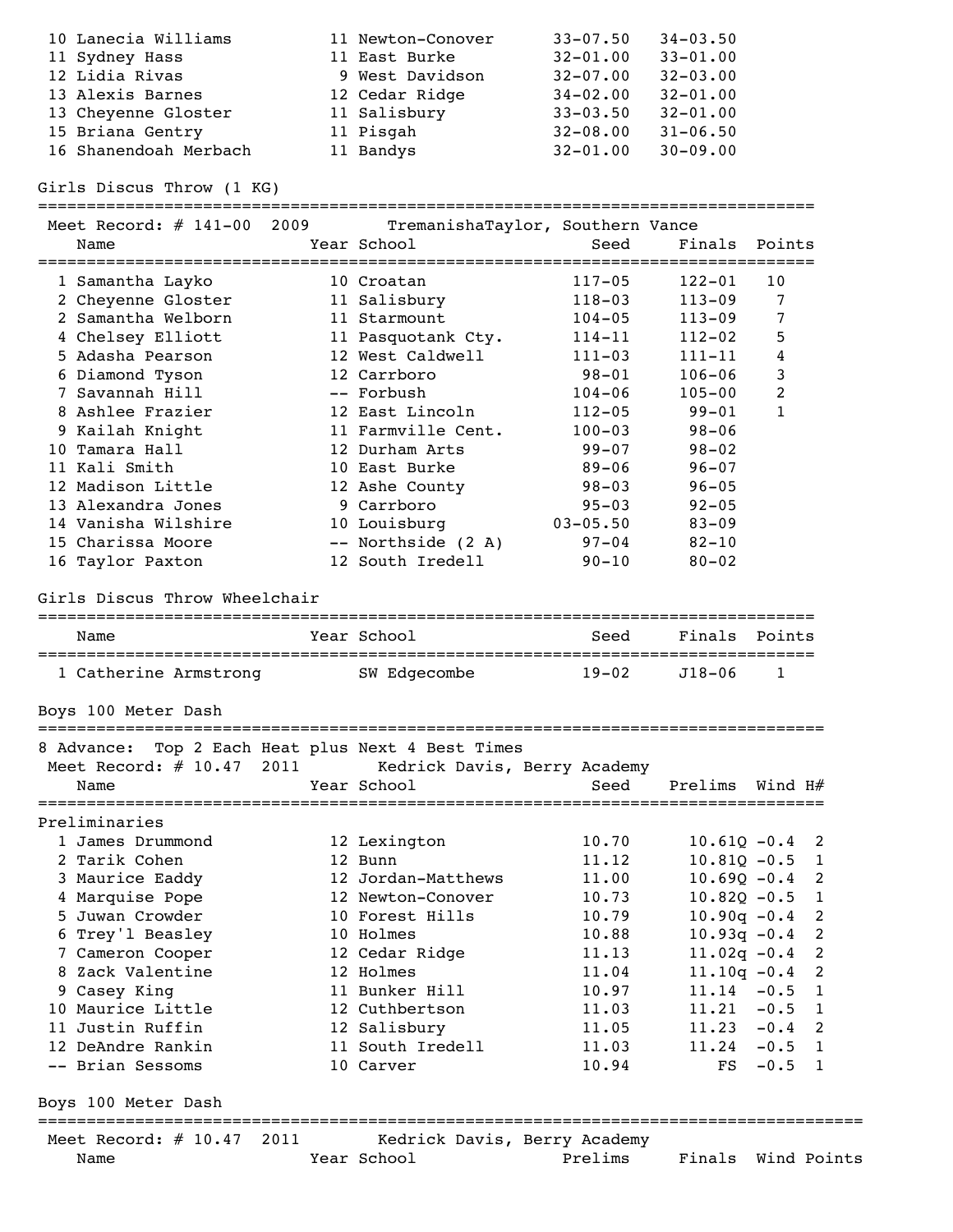| Finals |                                            |      |                         |                              |                  |              |                |                |
|--------|--------------------------------------------|------|-------------------------|------------------------------|------------------|--------------|----------------|----------------|
|        | 1 Maurice Eaddy                            |      | 12 Jordan-Matthews      | 10.69                        | 10.66            | $-1.2$       | 10             |                |
|        | 2 Tarik Cohen                              |      | 12 Bunn                 | 10.81                        | 10.87            | $-1.2$       | 8              |                |
|        | 3 Juwan Crowder                            |      | 10 Forest Hills         | 10.90                        | $10.96 - 1.2$    |              | 6              |                |
|        | 4 Marquise Pope                            |      | 12 Newton-Conover       | 10.82                        | $10.97 - 1.2$    |              | 5              |                |
|        | 5 Trey'l Beasley                           |      | 10 Holmes               | 10.93                        | $11.00 - 1.2$    |              | 4              |                |
|        | 6 Cameron Cooper                           |      | 12 Cedar Ridge          | 11.02                        | $11.02 -1.2$     |              | 3              |                |
|        | 7 Zack Valentine                           |      | 12 Holmes               | 11.10                        | $11.28 - 1.2$    |              | 2              |                |
|        | -- James Drummond                          |      | 12 Lexington            | 10.61                        | FS               | $-1.2$       |                |                |
|        | Boys 100 Meter Dash Wheelchair             |      |                         |                              |                  |              |                |                |
|        | Name                                       |      | Year School             | Seed                         | Finals           |              | Wind Points    |                |
|        | =========================<br>1 Bryce Floyd |      | South Lenoir            | 35.10                        | $J33.02 - 0.6$   |              | 1              |                |
|        | Boys 200 Meter Dash                        |      |                         |                              |                  |              |                |                |
|        | Meet Record: $\#$ 21.33                    | 2011 |                         | Camron Hudson, Berry Academy |                  |              |                |                |
|        | Name                                       |      | Year School             | Seed                         | Finals           |              | Wind H# Points |                |
|        | 1 James Drummond                           |      | 12 Lexington            | 21.59                        | $21.23# -1.4$    |              | 2              | 10             |
|        | 2 Brian Sessoms                            |      | 10 Carver               | 22.45                        | $21.86 - 1.4$    |              | 2              | 8              |
|        | 3 Juwan Crowder                            |      | 10 Forest Hills         | 22.16                        | $22.26 -1.4$     |              | <sup>2</sup>   | 6              |
|        | 4 Marquise Pope                            |      | 12 Newton-Conover       | 22.10                        | $22.38 - 1.4$    |              | <sup>2</sup>   | 5              |
|        | 5 Alex Pilkington                          |      | 12 North Johnston       | 22.81                        | $22.46 - 1.3$    |              | 1              | 4              |
|        | 6 Aaron Hamilton                           |      | 11 Northeastern         | 22.45                        | $22.55 - 1.4$    |              | 2              | 3              |
|        | 7 Cameron Cooper                           |      | 12 Cedar Ridge          | 22.51                        | $22.64 - 1.3$    |              | 1              | $\overline{2}$ |
|        | 8 Quashon Martin                           |      | 10 Bunker Hill          | 22.99                        | $22.66 - 1.3$    |              | 1              | $\mathbf{1}$   |
|        | 9 Demarcus Best                            |      | 12 North Pitt           | 22.79                        | $22.70 - 1.3$    |              | $\mathbf{1}$   |                |
|        | 10 Marvin Johnson                          |      | 11 Thomasville          | 22.41                        | $22.70 -1.4$     |              | 2              |                |
|        |                                            |      | 11 Swansboro            | 22.80                        | $22.80 - 1.3$    |              | 1              |                |
|        | 11 Deandre Thompkins                       |      |                         |                              |                  |              |                |                |
|        | 12 Ashton Avery                            |      | 10 Bunn                 | 23.09                        | $22.83 - 1.3$    |              | 1              |                |
|        | 13 Casey King                              |      | 11 Bunker Hill          | 22.88                        | 22.99            | $-1.3$       | 1              |                |
|        | 14 Daequon Carr                            |      | 10 Kinston              | 23.15                        | 23.29            | $-1.3$       | 1              |                |
|        | Boys 200 Meter Dash Wheelchair             |      |                         |                              |                  |              |                |                |
|        | Name                                       |      | Year School             | Seed                         | Finals           |              | Wind Points    |                |
|        | 1 Bryce Floyd                              |      | South Lenoir            | 1:20.05                      | $J1:07.69 - 0.8$ |              | 1              |                |
|        | Boys 400 Meter Dash                        |      |                         |                              |                  |              |                |                |
|        | Meet Record: $\#$ 47.41                    | 1989 | Andre Steele, Salisbury |                              |                  |              |                |                |
|        | Name                                       |      | Year School             | Seed                         | Finals           |              | H# Points      |                |
|        | 1 Amari Devaughn                           |      | 10 T.W. Andrews         | 50.40                        | 48.50            | 2            | 10             |                |
|        | 2 Aaron Hamilton                           |      | 11 Northeastern         | 48.63                        | 49.25            | 2            | 8              |                |
|        | 3 Deandre Thompkins                        |      | 11 Swansboro            | 49.04                        | 49.53            | 2            | 6              |                |
|        | 4 Cameron Cooper                           |      | 12 Cedar Ridge          | 49.54                        | 49.78            | 2            | 5              |                |
|        | 5 Brock Reynolds                           |      | 12 West Stokes          | 50.13                        | 49.80            | 2            | 4              |                |
|        | 6 Will Krehnbrink                          |      | 12 East Lincoln         | 50.55                        | 49.91            | $\mathbf{1}$ | 3              |                |
|        | 7 Quincy Hart                              |      | 11 South Iredell        | 51.01                        | 50.40            | $\mathbf{1}$ | $\overline{c}$ |                |
|        | 8 Kenneth Plemmer                          |      | 12 SW Edgecombe         | 49.81                        | 50.54            | 2            | $\mathbf{1}$   |                |
|        | 9 Chris Duchateau                          |      | 11 Cuthbertson          | 51.66                        | 51.03            | 1            |                |                |
|        | 10 Roshad Gibson                           |      | 12 Forest Hills         | 51.20                        | 51.08            | 1            |                |                |
|        |                                            |      |                         |                              |                  |              |                |                |
|        | 11 Jayvonne O'Neal                         |      | 12 Beddingfield         | 50.10                        | 51.49            | 2            |                |                |
|        | 12 Antonio Turner                          |      | 12 Graham               | 50.02                        | 53.43            | 2            |                |                |
|        | 13 Malik McCray                            |      | 10 Cuthbertson          | 52.80                        | 55.40            | 1            |                |                |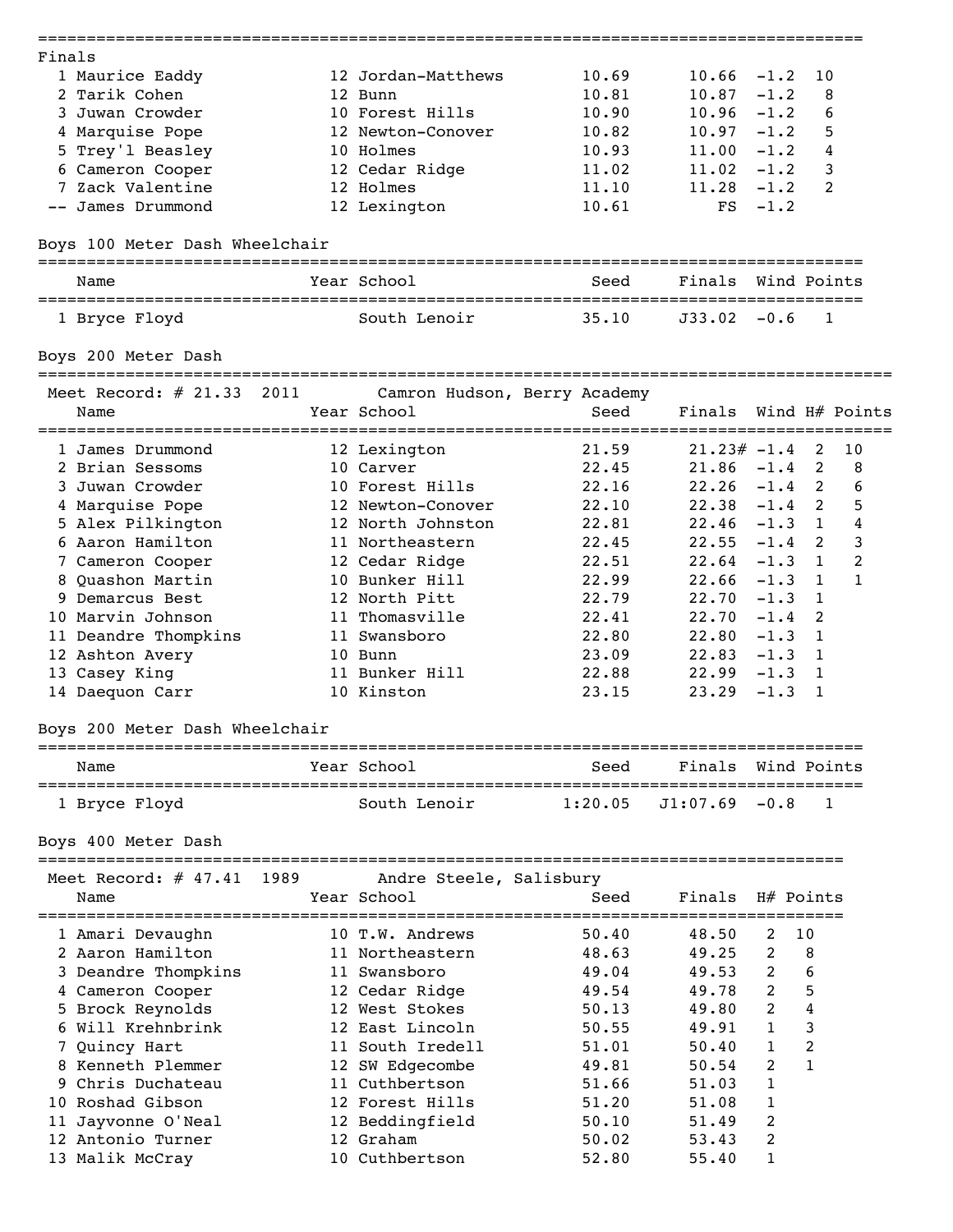Boys 800 Meter Run

================================================================================

| Meet Record: $\#$ 1:52.73 2006    | Drew Tucker        |                                     |         |        |
|-----------------------------------|--------------------|-------------------------------------|---------|--------|
| Name<br>========================= | Year School        | Seed<br>=========================== | Finals  | Points |
| 1 Jason Barber                    | 12 West Stokes     | 2:03.50                             | 1:58.34 | 10     |
| 2 Bryan Winn                      | 12 Bartlett Yancey | 2:03.24                             | 2:00.79 | 8      |
| 3 Ian Loebs                       | 12 Cedar Ridge     | 2:05.23                             | 2:01.70 | 6      |
| 4 Noah Hanley                     | 10 Cedar Ridge     | 2:05.79                             | 2:01.99 | 5      |
| 5 Pier Dick                       | 10 Swansboro       | 2:03.81                             | 2:02.23 | 4      |
| 6 Salvador Pecina                 | 11 East Davidson   | 2:05.32                             | 2:03.48 | 3      |
| 7 Zane McGee                      | 12 West Stokes     | 2:04.53                             | 2:03.58 | 2      |
| 8 Detrice Higgs                   | 10 Beddingfield    | 2:03.19                             | 2:04.03 | 1      |
| 9 Todd Traxler                    | 12 Randleman       | 2:05.99                             | 2:04.21 |        |
| 10 Tommy Connell                  | 12 Brevard         | 2:03.29                             | 2:04.21 |        |
| 11 Cole Bernard                   | 11 Cuthbertson     | 2:05.28                             | 2:06.43 |        |
| 12 Joshua Mosteller               | 12 North Lincoln   | 2:02.23                             | 2:08.14 |        |
| 13 Josh Parks                     | 11 Chase           | 2:04.50                             | 2:08.71 |        |
| 14 Andrew Fea                     | 11 North Lincoln   | 2:00.90                             | 2:09.83 |        |
| 15 Mick Stanovsek                 | 10 First Flight    | 2:02.79                             | 2:10.21 |        |
| 16 Chris Bell                     | 12 Kinston         | 2:03.61                             | 2:13.25 |        |

Boys 1600 Meter Run

================================================================================ Meet Record: # 4:17.69 2007 Sean Sewell, Cardinal Gibbons Name The Year School Contract Seed Finals Points ================================================================================ 1 A J Tucker 12 Cedar Ridge 4:23.78 4:21.23 10 2 Dominic Collichio 12 Carrboro 4:28.72 4:22.31 8 3 Andrew Fea 11 North Lincoln 4:28.40 4:23.50 6 4 Joshua Mosteller 12 North Lincoln 4:30.80 4:28.70 5 5 Danny Sodano 11 Cuthbertson 4:39.64 4:32.04 4 6 Mick Stanovsek 10 First Flight 4:36.69 4:35.15 3 7 Tommy Connell 12 Brevard 4:34.89 4:38.50 2 8 Tomiwa Olufolabi 11 Carrboro 4:36.61 4:39.59 1 9 Blanton Gillespie 10 Shelby 4:37.76 4:39.75 10 Philip Simons 11 Salisbury 4:43.32 4:42.30 11 Reid Rivers 12 Richlands 4:39.22 4:42.32 12 Darius Futrell -- Richlands 4:42.53 4:47.15 13 Gareth Berry 9 Ashe County 4:44.02 4:48.58 14 Jared Buddington 11 Cedar Ridge 4:36.51 4:52.92 -- Jason Barber 12 West Stokes 4:34.75 DNF -- Detrice Higgs 10 Beddingfield 4:41.93 DNF

Boys 3200 Meter Run

| Name | Meet Record: $\#$ 9:25.83 2007 | Year School         | Sean Sewell, Cardinal Gibbons<br>Seed | Finals Points |               |
|------|--------------------------------|---------------------|---------------------------------------|---------------|---------------|
|      | 1 A J Tucker                   | 12 Cedar Ridge      | 9:52.29                               | 9:32.18       | 10            |
|      | 2 Ryan Shannon                 | 11 North Lincoln    | 9:37.89                               | 9:33.69       | 8             |
|      | 3 Chris Boyle                  | 12 North Lincoln    | 9:39.65                               | 9:40.86       | 6             |
|      | 4 Dominic Collichio            | 12 Carrboro         | 10:15.69                              | 9:49.41       | 5             |
|      | 5 Derek Chavis                 | 11 Central Davidson | 10:14.79                              | 10:03.59      | 4             |
|      | 6 Chris Laughlin               | 12 Randleman        | 10:16.74                              | 10:22.15      | 3             |
|      | 7 Zach Wesson                  | 10 North Lincoln    | 10:24.32                              | 10:25.25      | $\mathcal{L}$ |
|      | 8 Mason Zeagler                | 10 South Lenoir     | 10:39.08                              | 10:28.85      | 1             |
|      | 9 Aaron Rand                   | 11 Richlands        | 10:21.10                              | 10:30.62      |               |
|      | 10 Corbin Boyles               | 10 Maiden           | 10:14.84                              | 10:34.89      |               |
|      |                                |                     |                                       |               |               |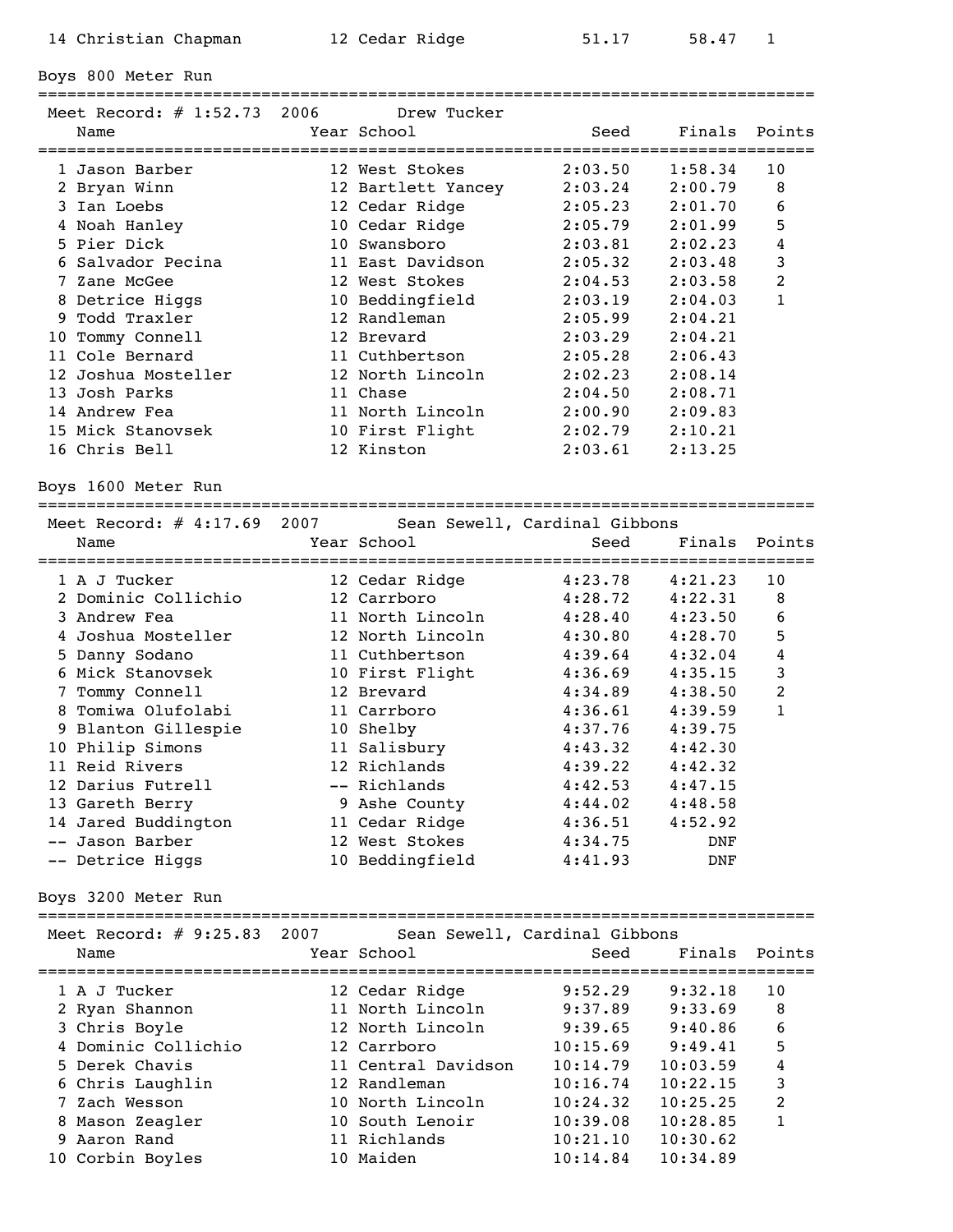|                  | 11 Robert Morton<br>12 Danny Sodano<br>13 Jared Buddington<br>14 Reid Rivers                                     |      | 12 Pasquotank Cty.<br>11 Cuthbertson<br>11 Cedar Ridge<br>12 Richlands   | 10:31.82<br>10:35.09<br>10:37.09<br>10:48.79 | 10:43.80<br>10:54.98<br>10:59.30<br>11:13.35                     |                                                                |                                                      |
|------------------|------------------------------------------------------------------------------------------------------------------|------|--------------------------------------------------------------------------|----------------------------------------------|------------------------------------------------------------------|----------------------------------------------------------------|------------------------------------------------------|
|                  | 15 Aaron Lipchak<br>-- Jason Barber                                                                              |      | 12 West Stokes<br>12 West Stokes                                         | 10:41.19<br>10:33.43                         | 11:31.18<br>DNF                                                  |                                                                |                                                      |
|                  | Boys 110 Meter Hurdles                                                                                           |      |                                                                          |                                              |                                                                  |                                                                |                                                      |
|                  | 8 Advance: Top 2 Each Heat plus Next 4 Best Times<br>Meet Record: # 14.10 2008 John Bostick, North Rowan<br>Name |      | Year School                                                              | Seed                                         | Prelims Wind H#                                                  |                                                                |                                                      |
|                  | Preliminaries                                                                                                    |      |                                                                          |                                              |                                                                  |                                                                |                                                      |
|                  | 1 Thomas Jones II<br>2 Isaiah Moore<br>3 Adam Jacobs                                                             |      | 12 Cummings<br>11 Cummings<br>12 North Brunswick                         | 14.35<br>14.28<br>15.32                      | $14.42Q - 2.1$<br>$14.45Q - 0.5$<br>$15.29Q - 0.5$ 2             |                                                                | $\overline{1}$<br>$\overline{\phantom{0}}^2$         |
|                  | 4 J'Len Wilson<br>5 Donte Dorsey<br>6 Matthew Garr                                                               |      | 10 Bunker Hill<br>12 Shelby<br>11 West Stokes                            | 15.26<br>15.68<br>16.03                      | $15.38Q - 2.1$<br>$15.69q - 0.5$ 2<br>$15.75q -2.1$              |                                                                | $\mathbf{1}$<br>$\overline{1}$                       |
|                  | 7 Keyonne Horne<br>8 Ryan Torzsa<br>9 Cori Green<br>10 Malik Tarbell                                             |      | 12 T.W. Andrews<br>12 Cuthbertson<br>12 Smoky Mountain<br>10 Franklinton | 15.59<br>15.74<br>15.75<br>15.64             | $15.85q -2.1$<br>$15.89q -2.1$<br>$15.94 - 2.1$<br>$15.97 - 0.5$ |                                                                | $\mathbf{1}$<br>1<br>1<br>$\overline{\phantom{0}}^2$ |
|                  | 11 Taylor Bryant<br>12 Harvey Parker<br>13 Jaquez Taylor                                                         |      | 12 Thomasville<br>11 Holmes<br>11 Thomasville                            | 16.00<br>15.55<br>15.76                      | $15.99 - 0.5$ 2<br>$15.99 - 0.5$ 2<br>$16.05 - 0.5$ 2            |                                                                |                                                      |
|                  | 14 Josh Phillips<br>15 Zee Johnston<br>Boys 110 Meter Hurdles                                                    |      | 12 Farmville Cent.<br>12 Owen                                            | 15.61<br>16.03                               | $16.06 -2.1 1$<br>$16.36 -2.1 1$                                 |                                                                |                                                      |
|                  | Meet Record: # 14.10 2008<br>Name                                                                                |      | John Bostick, North Rowan<br>Year School                                 | Prelims                                      | Finals Wind Points                                               |                                                                |                                                      |
|                  |                                                                                                                  |      |                                                                          |                                              |                                                                  |                                                                |                                                      |
| Finals           | 1 Isaiah Moore<br>2 Thomas Jones II<br>3 Adam Jacobs                                                             |      | 11 Cummings<br>12 Cummings<br>12 North Brunswick                         | 14.45<br>14.42<br>15.29                      | $14.11 - 1.2 10$<br>$14.29 - 1.2$ 8<br>15.48                     | $-1.2$                                                         | 6                                                    |
|                  | 4 Donte Dorsey<br>5 J'Len Wilson<br>6 Keyonne Horne<br>7 Matthew Garr                                            |      | 12 Shelby<br>10 Bunker Hill<br>12 T.W. Andrews<br>11 West Stokes         | 15.69<br>15.38<br>15.85<br>15.75             | 15.53<br>15.61<br>15.64<br>15.75                                 | $-1.2$<br>$-1.2$<br>$-1.2$<br>$-1.2$                           | 5<br>4<br>3<br>2                                     |
|                  | 8 Ryan Torzsa<br>Boys 300 Meter Hurdles                                                                          |      | 12 Cuthbertson                                                           | 15.89                                        | 16.38                                                            | $-1.2$                                                         | 1                                                    |
|                  | Meet Record: $\#$ 37.31<br>Name                                                                                  | 1995 | Robert Steele, North Rowan<br>Year School                                | Seed                                         | Finals                                                           |                                                                | H# Points                                            |
|                  | 1 Thomas Jones II<br>2 Isaiah Moore                                                                              |      | 12 Cummings<br>11 Cummings                                               | 39.77<br>40.77                               | 38.50<br>39.20                                                   | 2<br>2                                                         | 10<br>8                                              |
|                  | 3 Dylan Andrade<br>4 Keyonne Horne<br>5 Donte Dorsey                                                             |      | 10 Forbush<br>12 T.W. Andrews<br>12 Shelby                               | 40.00<br>40.56<br>41.55                      | 39.77<br>40.29<br>40.62                                          | $\overline{2}$<br>$\overline{2}$<br>$\mathbf{1}$               | 6<br>5<br>$\overline{4}$                             |
|                  | 6 Chris Karl<br>7 Trever Overton<br>8 Tyler Heaton<br>9 Ryan Torzsa                                              |      | 11 Swansboro<br>11 Northeastern<br>-- North Henderson<br>12 Cuthbertson  | 40.75<br>41.10<br>41.83<br>41.55             | 41.16<br>41.25<br>41.32<br>41.60                                 | $\overline{2}$<br>$\mathbf{1}$<br>$\mathbf{1}$<br>$\mathbf{1}$ | 3<br>$\overline{c}$<br>$\mathbf{1}$                  |
| 11 Malik Tarbell | 10 Dutery Rose                                                                                                   |      | 12 Lexington                                                             | 41.50                                        | 42.22                                                            | 1                                                              |                                                      |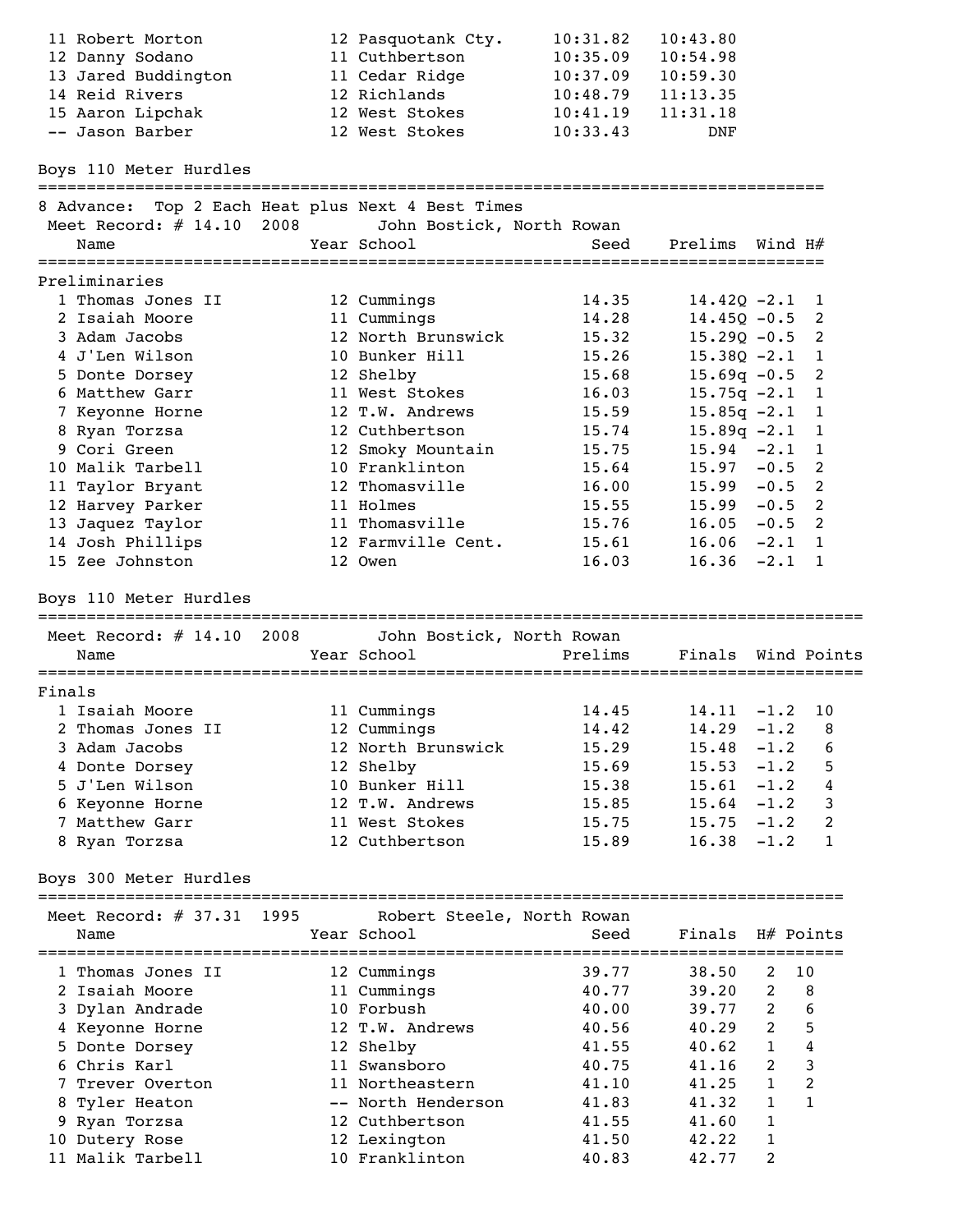| 12 Ralph Jolly<br>13 J'Len Wilson             | 11 Shelby<br>10 Bunker Hill |                       | 41.10<br>40.72          | 42.99<br>47.47 | 1<br>2       |              |
|-----------------------------------------------|-----------------------------|-----------------------|-------------------------|----------------|--------------|--------------|
| -- Quan James                                 | -- Northside (2 A)          |                       | 40.15                   | DNF            | 2            |              |
| Boys 4x100 Meter Relay                        |                             |                       |                         |                |              |              |
|                                               |                             |                       |                         |                |              |              |
| Meet Record: $\#$ 41.78 2011<br>School        | , Berry Academy             |                       | Seed                    | Finals         |              | H# Points    |
|                                               |                             |                       |                         |                |              |              |
| 1 Bunn 'A'                                    |                             |                       | 43.05                   | 42.20          |              | $2 \quad 10$ |
| 1) Naquan Davis 10                            |                             | 2) Ashton Avery 10    |                         |                |              |              |
| 3) David McPhail 10                           |                             | 4) Tarik Cohen 12     |                         |                |              |              |
| 2 Lexington 'A'                               |                             |                       | 43.23                   | 42.29          | 2            | 8            |
| 1) Dutery Rose 12                             |                             |                       | 2) Melquarius Covington |                |              |              |
| 3) Marquez Grayson 12<br>3 Holmes, John A 'A' |                             | 4) James Drummond 12  | 43.19                   | 42.42          | 2            | 6            |
| 1) Trey'l Beasley 10                          |                             | 2) Xavionne Long 11   |                         |                |              |              |
| 3) Cordareous Pierce 10                       |                             | 4) Zack Valentine 12  |                         |                |              |              |
| 4 T.W. Andrews 'A'                            |                             |                       | 43.43                   | 42.98          | 2            | 5            |
| 1) Jamil Nesbitt 11                           |                             | 2) Ivan Milliken 11   |                         |                |              |              |
| 3) Marquell Cartwright 11                     |                             | 4) Amari Devaughn 10  |                         |                |              |              |
| 5 Forest Hills 'A'                            |                             |                       | 43.59                   | 43.15          | 1            | 4            |
| 1) Roshad Gibson 12                           |                             | 2) Juwan Crowder 10   |                         |                |              |              |
| 3) D'Allo Crowder 10                          |                             | 4) Jonathan Wingo 12  |                         |                |              |              |
| 6 Newton-Conover 'A'                          |                             |                       | 43.59                   | 43.18          | 2            | 3            |
| 1) Anthony Clontz 10                          |                             | 2) Nick Baker 11      |                         |                |              |              |
| 3) Melvin Howell 12                           |                             | 4) Marquise Pope 12   |                         |                |              |              |
| 7 Farmville Central 'A'                       |                             |                       | 43.45                   | 43.32          | 2            | 2            |
| 1) Josh Phillips 12                           |                             | 2) Josh Jones         |                         |                |              |              |
| 3) Montrel Taylor                             |                             | 4) Marcus Forbes 12   |                         |                |              |              |
| 8 Franklinton 'A'                             |                             |                       | 43.56                   | 43.43          | 2            | 1            |
| 1) Malik Tarbell 10                           |                             | 2) Demetrius Burk 12  |                         |                |              |              |
| 3) Tyler Irby                                 |                             | 4) Trevon Judkins     |                         |                |              |              |
| 9 Greene Central 'A'                          |                             |                       | 43.80                   | 44.06          | 1            |              |
| 1) Alex Thaggard 11                           |                             |                       | 2) Daquan Lee-Jones 12  |                |              |              |
| 3) Brandon Belcher 12                         |                             | 4) Tevin Bates 12     |                         |                |              |              |
| 10 Thomasville 'A'                            |                             |                       | 45.02                   | 44.33          | 1            |              |
| 1) T J Colson 12                              |                             | 2) Taylor Bryant 12   |                         |                |              |              |
| 3) Jaquez Taylor 11                           |                             | 4) Marvin Johnson 11  |                         |                |              |              |
| 11 North Brunswick 'A'                        |                             |                       | 43.34                   | 44.68          | 2            |              |
| 1) Grham Rivenbark 12                         |                             | 2) Brandon Weaver 12  |                         |                |              |              |
| 3) Adam Jacobs 12<br>12 East Lincoln 'A'      |                             | 4) Brandon Addison 11 | 43.67                   | 44.82          | 1            |              |
| 1) Devin Douglas 12                           |                             | 2) Coleton Banks 9    |                         |                |              |              |
| 3) Damarius Valentine 10                      |                             |                       | 4) Samuel Krehnbrink 10 |                |              |              |
| 13 Pisgah 'A'                                 |                             |                       | 45.88                   | 45.36          | 1            |              |
| 1) Jordan Owenby 10                           |                             | 2) Brian Fernandez 10 |                         |                |              |              |
| 3) Nathan Young 11                            |                             | 4) Kolby Alexander 12 |                         |                |              |              |
| 14 West Stokes<br>'A'                         |                             |                       | 45.73                   | 45.43          | 1            |              |
| 1) Dalton Seat                                |                             | 2) Jacob Widner       |                         |                |              |              |
| 3) EJ Goldsborough                            |                             | 4) Brandon Starnes    |                         |                |              |              |
| 15 South Iredell 'A'                          |                             |                       | 45.42                   | 45.86          | 1            |              |
| 1) TyQwon Blackwell 10                        |                             | 2) Jaylon Stockton 11 |                         |                |              |              |
| 3) Donshel Winford                            |                             | 4) DeAndre Rankin 11  |                         |                |              |              |
| -- Jordan-Matthews<br>' A '                   |                             |                       | 44.04                   | DQ             | $\mathbf{1}$ | Lane viol    |
| 1) Tre Jones 10                               |                             | 2) Maurice Eaddy 12   |                         |                |              |              |
| 3) Cyrus Scotton 10                           |                             | 4) Josh McSwain 12    |                         |                |              |              |
|                                               |                             |                       |                         |                |              |              |

Boys 4x200 Meter Relay ===================================================================================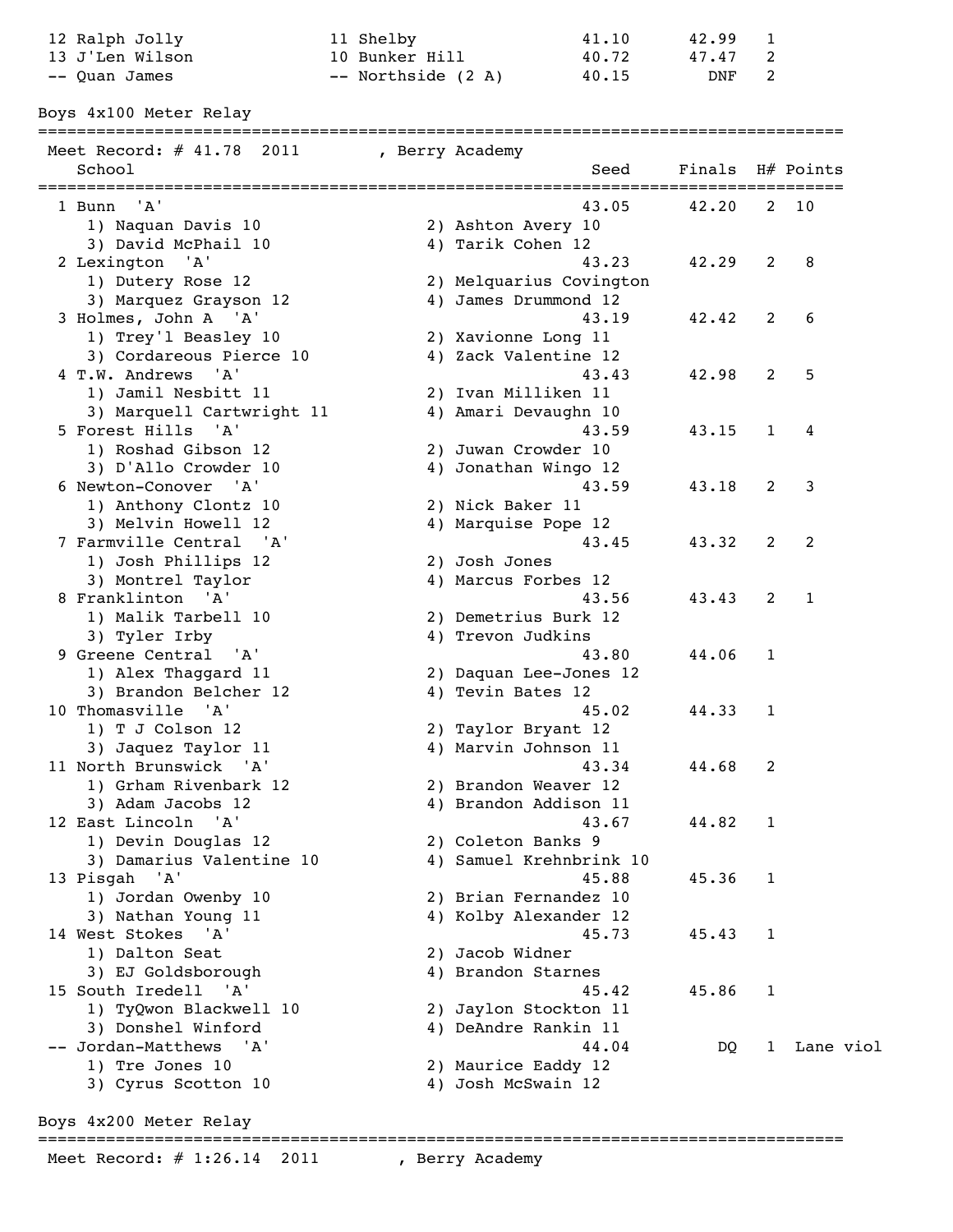| School                            | Seed                                          | Finals H# Points |   |                 |
|-----------------------------------|-----------------------------------------------|------------------|---|-----------------|
| 1 Forest Hills<br>'A'             | 1:29.55                                       | $1:27.98$ 2 10   |   | =============== |
| 1) Roshad Gibson 12               | 2) Juwan Crowder 10                           |                  |   |                 |
| 3) Camry Barbour 11               | 4) Jonathan Wingo 12                          |                  |   |                 |
| 2 Lexington 'A'                   | 1:32.69                                       | 1:28.54          | 1 | 8               |
| 1) Dutery Rose 12                 | 2) Melquarius Covington                       |                  |   |                 |
| 3) Marquez Grayson 12             | 4) James Drummond 12                          |                  |   |                 |
| 3 Beddingfield, E.T. 'A'          | 1:29.50                                       | 1:28.90          | 2 | 6               |
| 1) Shauntavius Atkinson 12        | 2) Jayvonne O'Neal 12                         |                  |   |                 |
| 3) Kavajae Chatman 10             | 4) Terrence Peterson 12                       |                  |   |                 |
| 4 North Pitt 'A'                  | 1:29.39                                       | 1:29.25          | 2 | 5               |
|                                   |                                               |                  |   |                 |
| 1) Anthony Harris                 | 2) Deontre Sonnenberg 10                      |                  |   |                 |
| 3) Diamonte Foreman 10            | 4) Demarcus Best 12                           |                  |   |                 |
| 5 Carver 'A'                      | 1:31.47                                       | 1:29.99          | 1 | 4               |
| 1) Brian Sessoms 10               | 2) Carlo Cherry                               |                  |   |                 |
| 3) Datarius Pemberton             | 4) George Wilkins                             |                  |   |                 |
| 6 Greene Central 'A'              | 1:31.49                                       | 1:31.15          | 1 | 3               |
| 1) Alex Thaggard 11               | 2) Curtez Braswell 11                         |                  |   |                 |
| 3) Dwight Evans                   | 4) Brandon Belcher 12                         |                  |   |                 |
| 7 Newton-Conover 'A'              | 1:30.57                                       | 1:31.34          | 2 | 2               |
| 1) Anthony Clontz 10              | 2) Nick Baker 11                              |                  |   |                 |
| 3) Melvin Howell 12               | 4) Marquise Pope 12                           |                  |   |                 |
| 8 Bunker Hill 'A'                 | 1:32.35                                       | 1:31.82          | 1 | $\mathbf{1}$    |
| 1) J'Len Wilson 10                | 2) Quadtavious Lawrence 11                    |                  |   |                 |
| 3) Brian James 12                 | 4) Quashon Martin 10                          |                  |   |                 |
| 9 Thomasville 'A'                 | 1:32.63                                       | 1:31.91          | 1 |                 |
| 1) Jaquez Taylor 11               | 2) Chantez Whitaker 10                        |                  |   |                 |
| 3) T J Colson 12                  | 4) Marvin Johnson 11                          |                  |   |                 |
| 10 Shelby 'A'                     | 1:33.21                                       | 1:32.32          | 1 |                 |
| 1) Jordan Brown 12                | 2) Delvin Mitchell 10                         |                  |   |                 |
| 3) Damonte Poole 9                | 4) Zyelon Kimble 11                           |                  |   |                 |
| 11 Cuthbertson 'A'                | 1:30.86                                       | 1:33.23          | 2 |                 |
| 1) Maurice Little 12              | 2) Isaiah Cureton --                          |                  |   |                 |
| 3) Byron Gaymond --               | 4) Chris Duchateau 11                         |                  |   |                 |
|                                   |                                               |                  |   |                 |
| 12 North Johnston 'A'             | 1:33.65                                       | 1:33.26          | 1 |                 |
| 1) Devin Larson                   | 2) Jay Booker                                 |                  |   |                 |
| 3) D'Angelo Tyson 12              | 4) Trey Daniels                               |                  |   |                 |
| -- North Brunswick<br>'A'         | 1:29.93                                       | DNF              | 2 |                 |
| 1) Adam Jacobs 12                 | 2) Chris Graham 10                            |                  |   |                 |
| 3) Brandon Addison 11             | 4) Kevon Perkins 11                           |                  |   |                 |
| -- Franklinton 'A'                | 1:30.21                                       | DNF              | 2 |                 |
| 1) Malik Tarbell 10               | 2) Demetrius Burk 12                          |                  |   |                 |
| 3) Tyler Irby                     | 4) Trevon Judkins                             |                  |   |                 |
| -- East Lincoln 'A'               | 1:33.85                                       | DQ               | 1 | Zn violation    |
| 1) Billy Misenheimer              | 2) Charlie Hills                              |                  |   |                 |
| 3) Colin Croat 11                 | 4) Elisha Combs 11                            |                  |   |                 |
| ' A '<br>-- Bunn                  | 1:29.52                                       | DQ.              | 2 | Zn violation    |
| 1) Naquan Davis 10                | 2) Ashton Avery 10                            |                  |   |                 |
| 3) David McPhail 10               | 4) Tarik Cohen 12                             |                  |   |                 |
|                                   |                                               |                  |   |                 |
| Boys 4x400 Meter Relay            |                                               |                  |   |                 |
| Meet Record: $\#$ 3:21.43<br>1987 | , North Rowan                                 |                  |   |                 |
| School                            | Seed<br>===================================== | Finals           |   | H# Points       |
| 1 Beddingfield, E.T.<br>'A'       | 3:31.01                                       | 3:23.23          | 2 | 10              |
| 1) Michael Harris 12              | 2) Kavajae Chatman 10                         |                  |   |                 |
| 3) Terrence Peterson 12           | 4) Jayvonne O'Neal 12                         |                  |   |                 |
| 2 North Brunswick<br>' A '        | 3:27.45                                       | 3:24.66          | 2 | 8               |
| 1) Jordon Holliway 12             | 2) Brandon Weaver 12                          |                  |   |                 |
|                                   |                                               |                  |   |                 |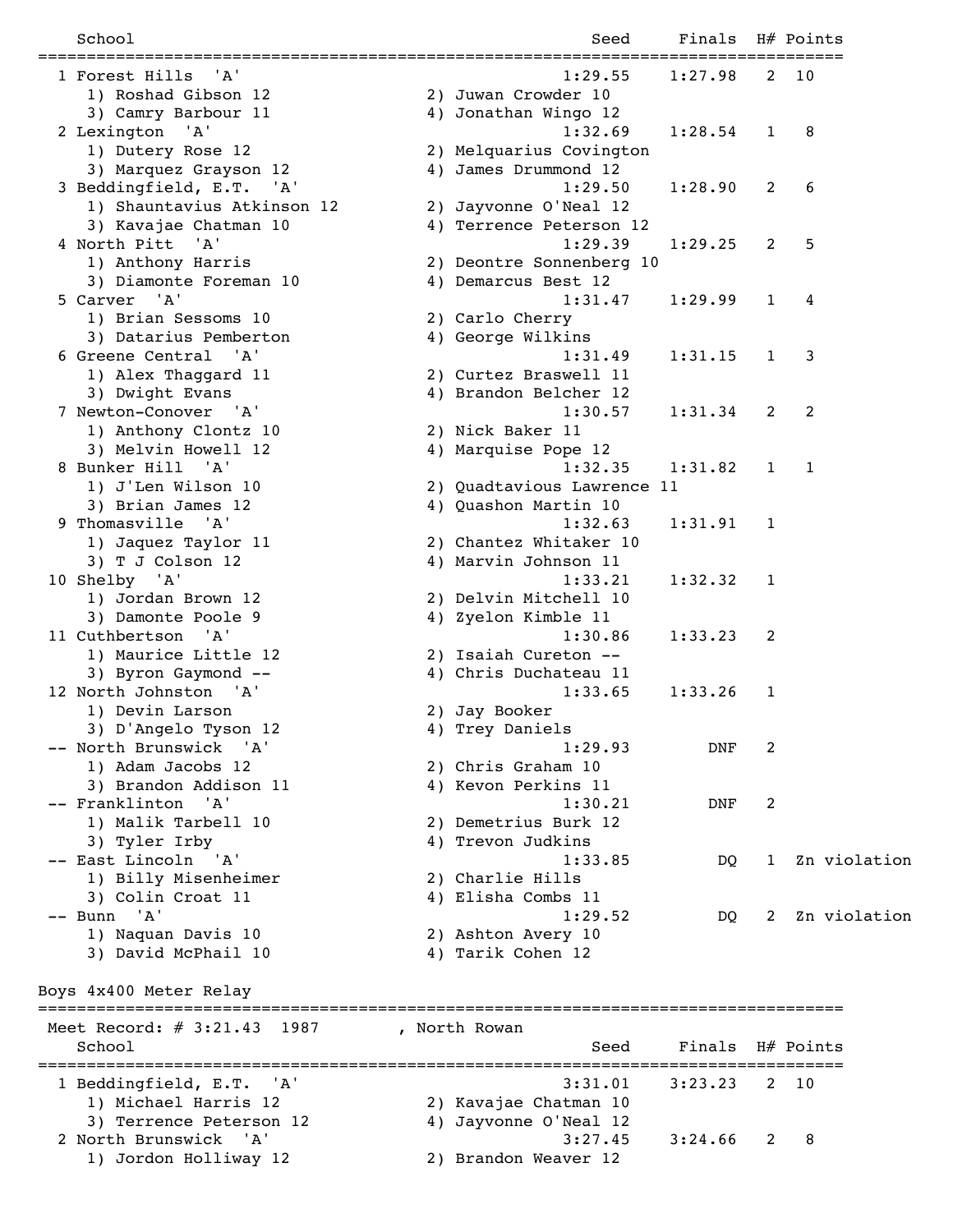> 1) Hunter Starr 12 2) Bailey Blackwell 11 3) Jackson Creech 10 4) Anthony Mercado 11

| 11011111100                                   |                          |         |                   |
|-----------------------------------------------|--------------------------|---------|-------------------|
| 1) Anthony Harris                             | 2) Diamonte Foreman 10   |         |                   |
| 3) Dillon Bowen 12                            | 4) Deontre Sonnenberg 10 |         |                   |
| 4 T.W. Andrews<br>'A'                         | 3:36.11                  | 3:27.84 | 5<br>$\mathbf{1}$ |
| 1) Amari Devaughn 10                          | 2) Lamar Raynard 11      |         |                   |
| 3) Williams Nunez 11                          | 4) Keyonne Horne 12      |         |                   |
| 5 Kinston<br>'A'                              | 3:28.73                  | 3:28.76 | 2<br>4            |
| 1) Reggie Lewis                               | 2) Denzel Keyes 12       |         |                   |
| 3) Chris Bell 12                              | 4) Keith Haynie          |         |                   |
| 6 East Lincoln<br>'A'                         | 3:32.05                  | 3:30.69 | 2<br>3            |
|                                               |                          |         |                   |
| 1) Houston Rust 10                            | 2) Samuel Krehnbrink 10  |         |                   |
| 3) Tyler Mispley 11                           | 4) Will Krehnbrink 12    |         |                   |
| 7 Cedar Ridge 'A'                             | 3:34.67                  | 3:31.25 | $\mathbf{1}$<br>2 |
| 1) Christopher Chapman 12                     | 2) Chris McKoy 10        |         |                   |
| 3) Cameron Cooper 12                          | 4) Ian Loebs 12          |         |                   |
| 8 West Stokes<br>'A'                          | 3:27.39                  | 3:32.08 | 2<br>1            |
| 1) Zane McGee 12                              | 2) Justin Kiehl 10       |         |                   |
| 3) Matthew Garr 11                            | 4) Brock Reynolds 12     |         |                   |
| 9 Graham<br>'A'                               | 3:34.81                  | 3:32.31 | 1                 |
| 1) Hayden Wiles                               | 2) Antonio Turner 12     |         |                   |
| 3) Khalil Poole                               | 4) Treyvon Buchannan     |         |                   |
| 10 Forbush 'A'                                | 3:35.38                  | 3:32.42 | 1                 |
|                                               |                          |         |                   |
| 1) Tyler Holden                               | 2) Kenton McCollum       |         |                   |
| 3) Chris Stevens                              | 4) Dylan Andrade 10      |         |                   |
| 11 South Iredell<br>$^{\prime}$ A $^{\prime}$ | 3:35.25                  | 3:33.41 | 1                 |
| 1) TyQwon Blackwell 10                        | 2) Sion Harrington 9     |         |                   |
| 3) Davin King 12                              | 4) Quincy Hart 11        |         |                   |
| 12 Shelby 'A'                                 | 3:33.90                  | 3:33.77 | 2                 |
| 1) Jordan Brown 12                            | 2) Jaylee Smarr 12       |         |                   |
| 3) Chris Wray 12                              | 4) Ryan Craig 12         |         |                   |
| 13 Bunn 'A'                                   | 3:34.43                  | 3:34.50 | 1                 |
| 1) David McPhail 10                           | 2) Cordarius Bumpers 10  |         |                   |
| 3) Tyree Person 9                             | 4) Clifton White 12      |         |                   |
| 14 Cuthbertson 'A'                            | 3:34.54                  | 3:34.54 | 1                 |
|                                               |                          |         |                   |
| 1) Cole Bernard 11                            | 2) Chris Duchateau 11    |         |                   |
| 3) Malik McCray 10                            | 4) Ryan Torzsa 12        |         |                   |
| 15 Forest Hills<br>'A'                        | 3:31.93                  | 3:36.88 | 2                 |
| 1) Roshad Gibson 12                           | 2) Danta Jarrell 12      |         |                   |
| 3) Demarus Morgan 12                          | 4) Camry Barbour 11      |         |                   |
| 16 Bunker Hill<br>' A'                        | 3:38.78                  | 3:42.99 | 1                 |
| 1) Quashon Martin 10                          | 2) Shawn Abernathy 12    |         |                   |
| 3) Hunter Frazier 9                           | 4) Casey King 11         |         |                   |
|                                               |                          |         |                   |
| Boys 4x800 Meter Relay                        |                          |         |                   |
|                                               | ----------------------   |         |                   |
| Meet Record: $# 8:02.09$<br>2006              | , Reidsville             |         |                   |
| School                                        | Seed                     | Finals  | Points            |
|                                               |                          |         |                   |
| 1 Cedar Ridge<br>'A'                          | 8:31.65                  | 8:11.21 | 10                |
| 1) Noah Hanley 10                             | 2) Nathaniel Merrill 11  |         |                   |
| 3) Ian Loebs 12                               | 4) Jared Buddington 11   |         |                   |
| 2 Richlands<br>' A '                          | 8:17.15                  | 8:13.19 | 8                 |
| 1) Aaron Rand 11                              | 2) Darius Futrell --     |         |                   |
| 3) Jonathan Thomas 12                         | 4) Reid Rivers 12        |         |                   |
| 3 Central Davidson<br>' A'                    | 8:21.64                  | 8:17.15 | 6                 |
|                                               |                          |         |                   |
| 1) Darrien Evans 12                           | 2) Alec Rhodes 11        |         |                   |
| 3) Derek Davis 11                             | 4) Alex Crook 9          |         |                   |
| 4 Corinth Holders 'A'                         | $8:28.81$ $8:26.14$      |         | 5                 |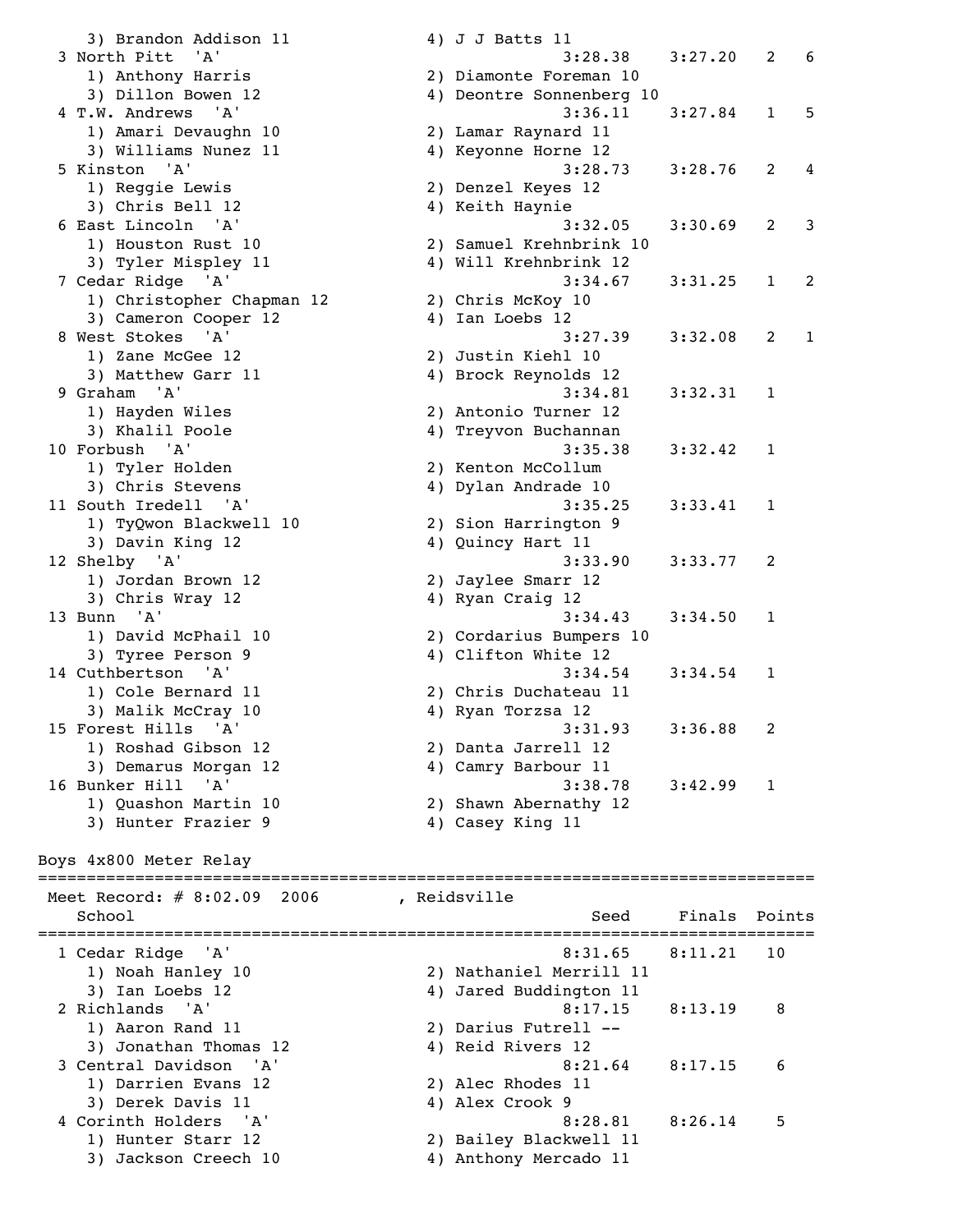5 Randleman 'A' 8:34.90 8:27.96 4 1) Chris Laughlin 12 2) Michael Hager 12 3) Trevor Deaton 9 1 4) Todd Traxler 12 6 Cuthbertson 'A' 8:33.04 8:29.03 3 1) Cole Bernard 11 2) Andrew McHenry -- 3) Garrett Nickelson 4) William Deslauriers 10 7 Beddingfield, E.T. 'A' 8:28.52 8:30.56 2 1) Marquel Bullock 12 2) John Harris 8 3) Detrice Higgs 10  $\hskip1cm$  4) Tyler Amerson 12 8 East Lincoln 'A' 8:34.16 8:32.79 1 1) Aaron Page 12 2) Brett Shanklin 9 3) Houston Rust 10 4) Garrett Reavis 10 9 Kinston 'A' 8:33.07 8:34.88 1) Chris Bell 12 2) Nick Frankfort<br>3) Denzel Keyes 12 3) Tajahn Williams 4) Tajahn Williams 10 Chase 'A' 8:31.52 8:40.91 1) Juan Castrellon 10 2) Andrew Mech 3) Josh Parks 11 (a) 4) Jacob Wise 12<br>
3 38.84 (a) 38.38.84 (a) 40 (a) 40 (a) 40 (a) 41 (a) 42 (a) 438.84 (a) 45.49 11 Polk County 'A' 1) Sean Doyle 9 2) Eli Hall 10 3) Jacob Wolfe 9 (1998) 4) Jacob Collins 11<br>
139.41 (1998) 8:38.41 (1998) 8:46.61 12 South Iredell 'A' 1) Jeb Phillips 9 2) Alex Ellsworth 3) Parker Carey 1992 (4) Quincy Hart 11 13 Northwood 'A' 8:50.60 8:49.98 1) Grant Whitaker 2) Max Kerscher 3) Tristan Cochran (4) Forrest Glosson 14 North Brunswick 'A' 8:39.24 8:56.20 1) Jordon Holliway 12 2) Latrell Hill 3) Tyree Oliver 4) J J Batts 11 15 Forbush 'A' 8:59.44 9:02.43 1) Ben Wall 2) Noah Sisk 3) Will Kilby 4) Alec Faircloth 11 16 West Stokes 'A' 8:36.54 9:47.64 1) Josh Adkins 2) Sammy Moutos 3) Bryan Whittington (2) 2011/2020

Boys High Jump

================================================================================

| Meet Record: $\#$ 7-02.50 2010<br>Name<br>============================ | Tanner Anderson, East Burke<br>Year School | Seed        | Finals Points |                |
|------------------------------------------------------------------------|--------------------------------------------|-------------|---------------|----------------|
| 1 Tevin Bates                                                          | 12 Greene Central                          | $6 - 06.00$ | $6 - 06.00$   | 10             |
| 2 Isaiah Moore                                                         | 11 Cummings                                | $6 - 04.00$ | $J6 - 06.00$  | 8              |
| 3 Chris Wray                                                           | 12 Shelby                                  | $6 - 07.00$ | $6 - 04.00$   | 6              |
| 4 Rondez Taylor                                                        | 10 Franklinton                             | $6 - 04.00$ | $6 - 02.00$   | 5              |
| 5 Joseph Biggs                                                         | 12 Greene Central                          | $6 - 04.00$ | $J6 - 02.00$  | 4              |
| 6 Davian Rhodes                                                        | 12 Shelby                                  | $6 - 04.00$ | $6 - 00.00$   | 3              |
| 7 Casey Simmons                                                        | 12 Randleman                               | $6 - 02.00$ | $J6 - 00.00$  | $\overline{2}$ |
| 8 Patrick Davis                                                        | -- Forbush                                 | $6 - 00.00$ | $J6 - 00.00$  | 1              |
| 9 Charles Moore                                                        | 11 Richlands                               | $6 - 02.00$ | $5 - 10.00$   |                |
| 10 Cornelius Stradford                                                 | 12 Cuthbertson                             | $5 - 10.00$ | $J5 - 10.00$  |                |
| 10 Damarius Valentine                                                  | 10 East Lincoln                            | $6 - 00.00$ | $J5 - 10.00$  |                |
| 10 Rasean Bledsoe                                                      | 12 Salisbury                               | $6 - 02.00$ | $J5 - 10.00$  |                |
| 12 Jace Helms                                                          | 11 West Stanly                             | $6 - 00.00$ | $J5 - 10.00$  |                |
| 13 Tyrell Watt                                                         | 12 Eastern Randolph                        | $6 - 02.00$ | $J5 - 10.00$  |                |
| 13 Adam Jacobs                                                         | 12 North Brunswick                         | $6 - 02.00$ | $J5 - 10.00$  |                |
| 16 Joseph Pachacos                                                     | 11 North Henderson                         | $5 - 10.00$ | $5 - 08.00$   |                |

Boys Pole Vault

================================================================================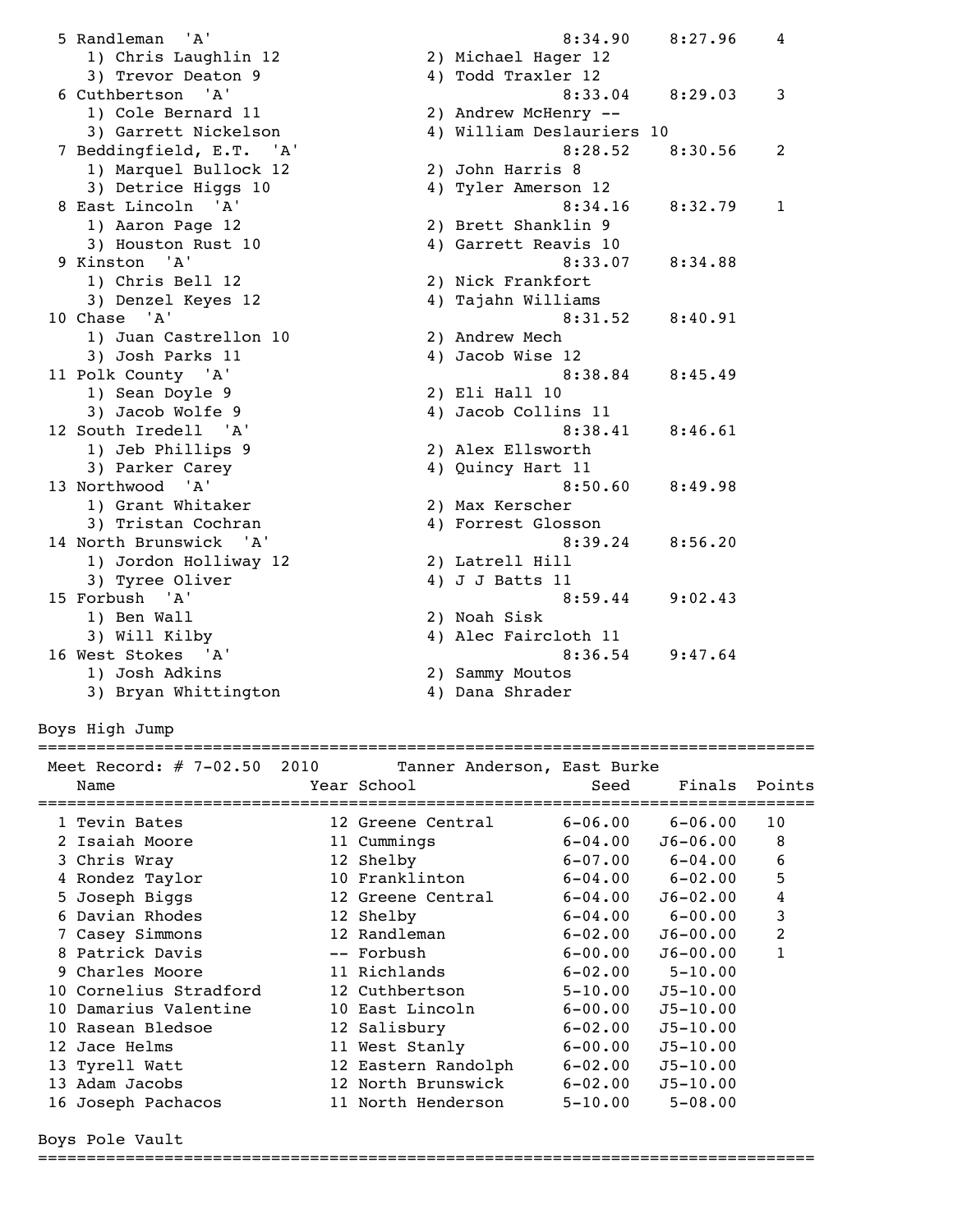| Meet Record: $\#$ 15-03<br>2012<br>Ethan Smith, Cedar Ridge |                            |  |                    |              |               |               |
|-------------------------------------------------------------|----------------------------|--|--------------------|--------------|---------------|---------------|
|                                                             | Name                       |  | Year School        | Seed         |               | Finals Points |
|                                                             | ========================== |  |                    |              |               |               |
|                                                             | 1 Ethan Smith              |  | 12 Cedar Ridge     | $13 - 06.00$ | $15 - 00.00$  | 10            |
|                                                             | 2 Isaiah Henderson         |  | 11 Maiden          | $13 - 00.00$ | $14 - 00.00$  | 8             |
|                                                             | 3 Chris Karl               |  | 11 Swansboro       | $12 - 06.00$ | $12 - 06.00$  | 5.50          |
|                                                             | 3 Charles Scott            |  | 11 Swansboro       | $12 - 06.00$ | $12 - 06.00$  | 5.50          |
|                                                             | 5 Stephen Fusco            |  | 12 Draughn         | $11 - 06.00$ | $11 - 06.00$  | 4             |
|                                                             | 6 Johnathan Shingleton     |  | 10 North Pitt      | $12 - 00.00$ | $11 - 00.00$  | 3             |
|                                                             | 7 Caleb Roger              |  | 11 North Henderson | $12 - 06.00$ | $J11 - 00.00$ | 1.50          |
|                                                             | 7 Trevor Gutman            |  | 10 Cuthbertson     | $10 - 06.00$ | $J11 - 00.00$ | 1.50          |
|                                                             | 9 Brady Johnson            |  | 10 Surry Central   | $11 - 06.00$ | $J11 - 00.00$ |               |
|                                                             | 10 Cody McBride            |  | 10 West Stokes     | $10 - 06.00$ | $10 - 06.00$  |               |
|                                                             | 11 Charlie Gray            |  | 12 Corinth Holders | $11 - 00.00$ | $J10 - 06.00$ |               |
|                                                             | 12 Duncan Faw              |  | 12 Wilkes Central  | $11 - 00.00$ | $J10 - 06.00$ |               |
|                                                             | 13 Matt Duncan             |  | 12 Corinth Holders | $11 - 00.00$ | $10 - 00.00$  |               |
|                                                             | -- Brian Wormouth          |  | 11 North Brunswick | $12 - 00.00$ | NH            |               |
|                                                             | -- Alex Dimmock            |  | 12 Corinth Holders | $9 - 06.00$  | NH            |               |

Boys Long Jump

===================================================================================== Meet Record: # 24-04 2003 Robert Tillman, South Robeson

| Meet Record: $#$ 24-04 2003 | RODETT TIIIMAN, SOUTH RODESON |              |               |     |              |
|-----------------------------|-------------------------------|--------------|---------------|-----|--------------|
| Name                        | Year School                   | Seed         | Finals        |     | Wind Points  |
| 1 Isaiah Moore              | 11 Cummings                   | $23 - 07.50$ | 23-04.00      | NWI | 10           |
| 2 Casey King                | 11 Bunker Hill                | $21 - 08.00$ | $21 - 03.50$  | NWI | 8            |
| 3 Jayvonne O'Neal           | 12 Beddingfield               | $21 - 10.00$ | $J21 - 03.50$ | NWI | 6            |
| 4 Curtez Braswell           | 11 Greene Central             | $22 - 02.00$ | $21 - 00.50$  | NWI | 5            |
| 5 Tevin Bates               | 12 Greene Central             | $23 - 04.00$ | $20 - 11.75$  | NWI | 4            |
| 6 Demetrius Burk            | 12 Franklinton                |              | $20 - 09.25$  | NWI | 3            |
| 7 Jesse Earnhardt           | 12 East Lincoln               | $22 - 01.00$ | $20 - 09.00$  | NWI | 2            |
| 8 Noah Lambert              | -- Carrboro                   | $20 - 05.00$ | $20 - 07.25$  | NWI | $\mathbf{1}$ |
| 9 Damarius Valentine        | 10 East Lincoln               | $21 - 01.00$ | $20 - 05.75$  | NWI |              |
| 10 Jacob Blevins            | 10 Ashe County                | $20 - 02.50$ | $20 - 04.25$  | NWI |              |
| 11 Austin Long              | 12 West Stokes                | $20 - 01.50$ | $20 - 03.25$  | NWI |              |
| 12 Josh McSwain             | 12 Jordan-Matthews            | $20 - 07.50$ | $20 - 02.50$  | NWI |              |
| 13 Daquan Lee-Jones         | 12 Greene Central             | $21 - 08.25$ | $20 - 00.00$  | NWI |              |
| 14 D'Angelo Tyson           | 12 North Johnston             | $20 - 09.75$ | $19 - 09.00$  | NWI |              |
| 15 Cornelius Stradford      | 12 Cuthbertson                | $20 - 02.00$ | $19 - 07.50$  | NWI |              |
| 16 Jake Matthews            | 10 Starmount                  | 19-09.00     | $18 - 09.75$  | NWI |              |
| -- Coleton Banks            | 9 East Lincoln                | $21 - 03.00$ | FOUL          |     |              |

Boys Triple Jump

| Meet Record: $\#$ 50-09.25 1989 |                    | Robert Cunningham, Whiteville |              |     |             |
|---------------------------------|--------------------|-------------------------------|--------------|-----|-------------|
| Name                            | Year School        | Seed                          | Finals       |     | Wind Points |
|                                 |                    |                               |              |     |             |
| 1 Rasean Bledsoe                | 12 Salisbury       | $43 - 10.50$                  | $46 - 04.00$ | NWI | 10          |
| 2 Josh McSwain                  | 12 Jordan-Matthews | $43 - 07.75$                  | $45 - 10.50$ | NWI | 8           |
| 3 Tevin Bates                   | 12 Greene Central  | $43 - 03.00$                  | $45 - 02.00$ | NWI | 6           |
| 4 Jeremy Taylor                 | 12 Kinston         | $43 - 05.50$                  | $44 - 08.25$ | NWI | 5           |
| 5 Bryson Bittle                 | 11 Jordan-Matthews | $43 - 01.50$                  | $44 - 00.00$ | NWI | 4           |
| 6 Isaiah Cureton                | -- Cuthbertson     | $43 - 03.50$                  | $43 - 01.50$ | NWI | 3           |
| 7 Dijoun Huitt                  | 9 Bunker Hill      | $44 - 08.50$                  | $42 - 08.50$ | NWI | 2           |
| 8 Terrell McClain               | -- North Lincoln   | $42 - 08.25$                  | $42 - 04.50$ | NWI | 1           |
| 9 Donte Dorsey                  | 12 Shelby          | $44 - 05.25$                  | $42 - 03.00$ | NWI |             |
| 10 Famous Roberts               | 11 Northside (2 A) | $42 - 09.50$                  | $41 - 11.50$ | NWI |             |
| 11 Darrian Brown                | 12 Louisburg       | $41 - 03.50$                  | $39 - 06.50$ | NWI |             |
| 12 John Bustle                  | 12 South Iredell   | $42 - 10.25$                  | $38 - 10.50$ | NWI |             |
| 13 Mario Thorpe                 | 12 South Granville | $41 - 08.00$                  | $38 - 10.00$ | NWI |             |
| 14 DaShon Ramsey                | 11 East Davidson   | $40 - 01.00$                  | $37 - 09.00$ | NWI |             |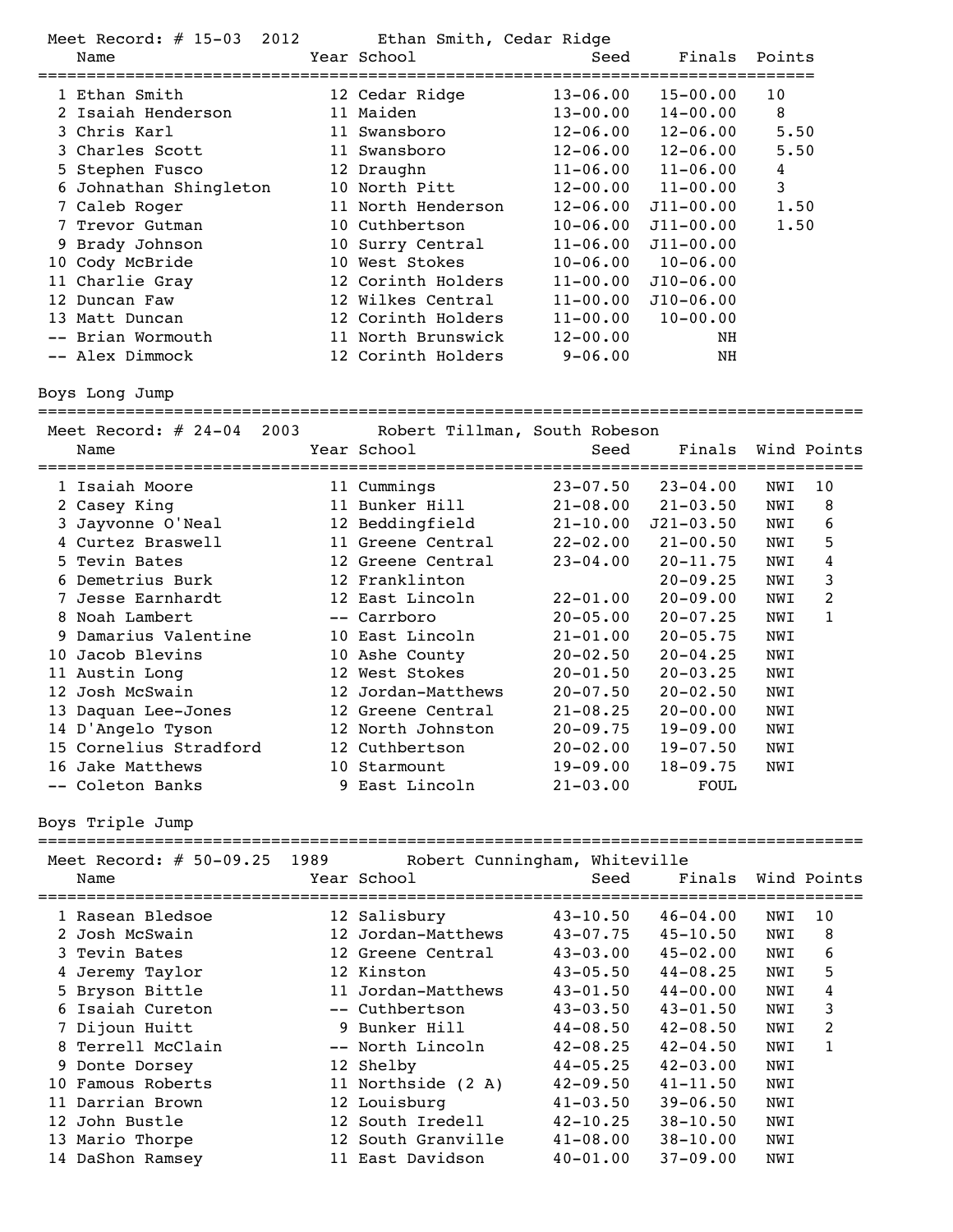-- Xavionne Long 11 Holmes 42-07.00 FOUL

Boys Shot Put (12 pound)

| Meet Record: $# 58-07 2009$<br>Name | Kenneth Rowland, Northside<br>Year School | Seed         | Finals       | Points |
|-------------------------------------|-------------------------------------------|--------------|--------------|--------|
| 1 Scott Peretin                     | 12 Carrboro                               | $52 - 08.25$ | $53 - 03.00$ | 10     |
| 2 James Rowland                     | 12 Northside (2 A)                        | $51 - 04.25$ | $53 - 02.00$ | 8      |
| 3 Chase Stehling                    | 11 North Lincoln                          | $47 - 04.50$ | $49 - 06.00$ | 6      |
| 4 William Richardson                | 11 Cummings                               | $48 - 08.50$ | $49 - 02.00$ | 5      |
| 5 Josh Davis                        | 12 Bartlett Yancey                        | $47 - 03.75$ | $49 - 00.00$ | 4      |
| 6 Saig Skeen                        | 12 Central Davidson                       | $48 - 06.00$ | $48 - 09.00$ | 3      |
| 7 Noah Kosnik                       | 12 Smoky Mountain                         | $50 - 06.50$ | $48 - 08.00$ | 2      |

 7 Noah Kosnik 12 Smoky Mountain 50-06.50 48-08.00 2 8 Keion Adams 12 Salisbury 51-09.00 47-08.00 1 9 Corey Evans 11 Granville Cent. 45-09.00 46-03.00 10 Alex Whitesides 12 North Henderson 45-01.00 45-02.00 11 Darian Roseboro -- Lincolnton 43-11.00 44-07.00 12 B J Hill -- West Stanly 45-05.00 44-06.00 13 Austin Poff 12 Pasquotank Cty. 45-02.75 44-01.00 14 Alex Jones 12 Beddingfield 48-01.50 43-11.00 15 Raymond Salazar 11 Surry Central 46-08.00 43-04.00 16 Raquon Thomas 12 Holmes 45-04.00 42-01.00

================================================================================

Boys Shot Put Wheelchair

| Name          | Year School  | Seed | Finals Points              |  |
|---------------|--------------|------|----------------------------|--|
| 1 Bryce Floyd | South Lenoir |      | $11 - 08.00$ $J11 - 08.00$ |  |

Boys Discus Throw (1.6 KG)

| Meet Record: $\#$ 181-01 2009<br>Name | Andrew Byrd, Orange County<br>Year School | Seed       | Finals     | Points       |
|---------------------------------------|-------------------------------------------|------------|------------|--------------|
| 1 Scott Peretin                       | 12 Carrboro                               | $138 - 09$ | $152 - 11$ | 10           |
| 2 James Rowland                       | 12 Northside (2 A)                        | $149 - 09$ | $149 - 07$ | 8            |
| 3 Chris Bumgarner                     | 11 Draughn                                | 137-08     | 141-08     | 6            |
| 4 B J Hill                            | -- West Stanly                            | 131-01     | $137 - 10$ | 5            |
| 5 D'Andre Rice                        | 12 Brevard                                | 134-04     | $136 - 08$ | 4            |
| 6 Mason Poteat                        | 9 Draughn                                 | $132 - 04$ | $136 - 05$ | 3            |
| 7 Billy Ryan                          | 12 Croatan                                | $120 - 03$ | $135 - 08$ | 2            |
| 8 Derek Davis                         | 11 Central Davidson                       | 131-11     | $133 - 01$ | $\mathbf{1}$ |
| 9 Torques Strudwick                   | 12 South Granville                        | $129 - 00$ | $131 - 07$ |              |
| 10 Pheonix Gaddy                      | 12 West Davidson                          | $120 - 08$ | $121 - 02$ |              |
| 11 Demarcus Whitehurst                | 11 North Pitt                             | $127 - 07$ | $117 - 05$ |              |
| 12 Alex Ives                          | 11 Cedar Ridge                            | $135 - 09$ | $116 - 07$ |              |
| 13 Michael Eubanks                    | -- Durham Arts                            | $132 - 07$ | $115 - 11$ |              |
| 14 Tyreese Rascoe                     | 12 Bertie                                 | $124 - 01$ | $111 - 04$ |              |
| 15 Chance Beck                        | 12 Surry Central                          | $126 - 07$ | $109 - 08$ |              |
| -- Chase Stehling                     | 11 North Lincoln                          | $124 - 06$ | FOUL       |              |

#### Boys Discus Throw Wheelchair

| Name          | Year School  | Seed  | Finals Points |  |
|---------------|--------------|-------|---------------|--|
| 1 Bryce Floyd | South Lenoir | 20–06 | J31-07        |  |

## Women - Team Rankings - 22 Events Scored ===============================================================================